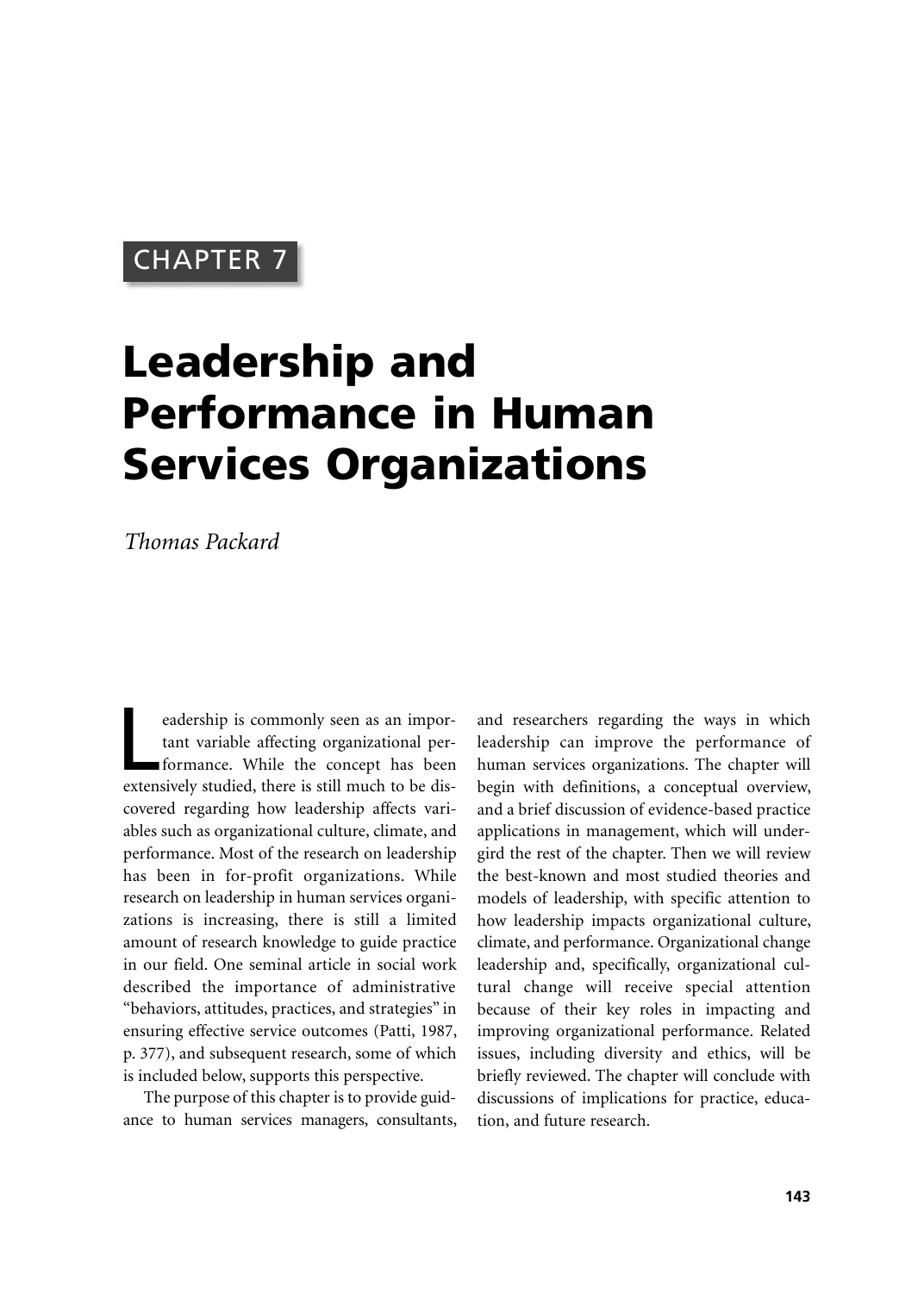## **Leadership Defined**

In a recent survey of theory and practice in leadership, Northouse (2004) concluded that "there are almost as many different definitions of *leadership* as there are people who have tried to define it" (p. 2). Northouse's definition will be used here: Leadership is defined as "a process by which an individual influences a group of individuals to achieve common goals" (p. 4). The term *followers* will be used to describe those whom the leader is attempting to influence. The term *subordinates* is often used in organizational settings, but the term *followers* suggests that leaders can be in any role or position, and a bureaucratic hierarchy is not necessarily implied. Additionally, the concept of shared leadership contradicts the notion of "solo" or unilateral leadership. According to Gill (2006), shared leadership is characterized by the quality of interactions rather than hierarchical level; team problem solving; "conversation rather than instructions, shared values, and beliefs"; and "honesty and a desire for the common good" (p. 30).

Another useful way to frame leadership is to contrast it with management. According to Kotter (1990), management produces predictability, order, and consistency regarding key results and includes planning, budgeting, organizing, staffing, controlling, and problem solving. Leadership produces change and includes establishing direction through visioning, aligning people with the vision and strategies, and motivating and inspiring staff. One conceptualization for human services organizations defines administration as a combination of leadership and management (Roberts-DeGennaro & Packard, 2002). Leadership includes visioning, change management, strategy development, organization design, culture management, and community collaboration. Management includes program design, financial management, information systems, human resource management, program evaluation, and project management. Effective execution of management functions often requires leadership.

## **The Context: Leadership, Organizational Dynamics, and Performance**

Leadership is often seen as a key factor in coordinating and aligning organizational processes (Lewis, Packard, & Lewis, 2007). As with any aspect of organizational functioning, it should focus on organizational performance, and most important, effectiveness in achieving desired outcomes (see Chapter 8). The conceptual model in Figure 7.1 illustrates the place of leadership in organizational performance. At the far left of the figure, leadership traits, styles, and approaches are a starting point. Leadership can, to a large extent, affect management capacity through the design of organizational systems. A leader must assess contingency factors in the environment and in staff and the situation, considering staff characteristics and using leader-member processes to shape organizational climate and culture. Other factors, including program capacity (e.g., the service delivery model) and client characteristics, will affect ultimate outcomes. Leaders can impact program capacity through the use of evidence-based practice in program design. In this model, job satisfaction is seen as an intermediate outcome that can also affect an organization's effectiveness.

Leadership can be observed at several levels: groups, teams, programs, agencies, communities, societies/countries, and even worldwide (e.g., international affairs). The focus here will be on program/agency leadership: organizational leadership for organizational performance.

Another important aspect of the leadership context in the human services is the growing emphasis on evidence-based practice (McNeece & Thyer, 2004). This plays out in two ways in a discussion of leadership. First, in its traditional usage, evidence-based methods should be used by leaders in the design and implementation of the programs of their agencies. Second, evidence-based practice principles can be used in assessing the theories, models, and practice guidelines for leadership. The newly emerging field of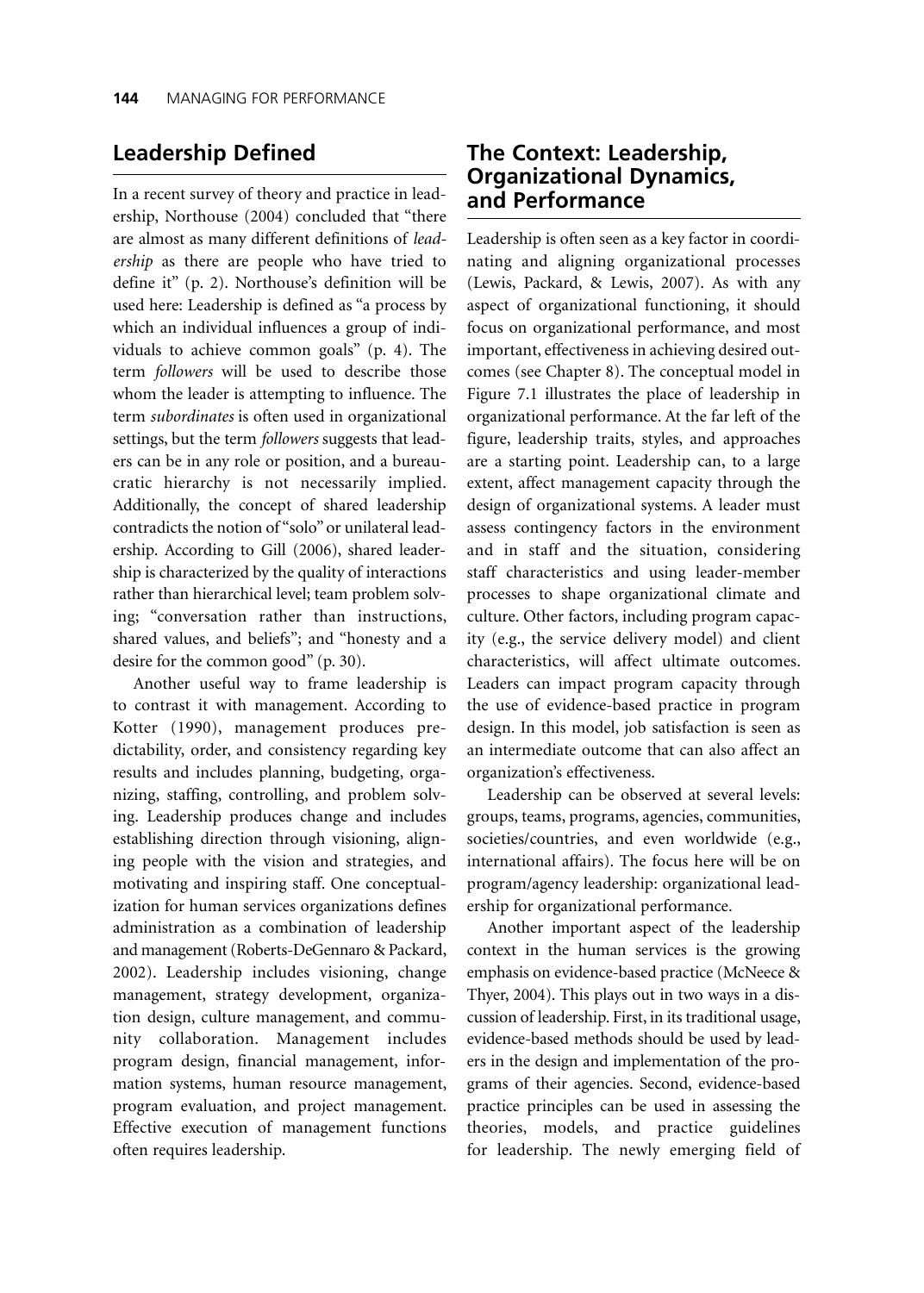

Figure 7.1 Factors Affecting Organizational Performance: A Heuristic Model

evidence-based management is an example of this application (Pfeffer & Sutton, 2006; Rousseau, 2006). When leadership models and principles are discussed below, the relevant empirical literature will be cited wherever possible.

Finally, it should be noted that, while much of the discussion here may imply that leadership is a rational activity, there are powerful contextual factors—including the agency's policy and political arena and economic, social, and technological forces (Lewis et al., 2007, Ch. 2) and internal dynamics such as organizational power and politics (Gummer & Edwards, 1995)—that impact the behavior and effectiveness of leaders. Some of the leadership approaches discussed below, including strategic leadership and contingency theory, provide tactics to deal with these organizational complexities. Other tactics, such as influence skills, are also relevant but beyond the scope of this chapter.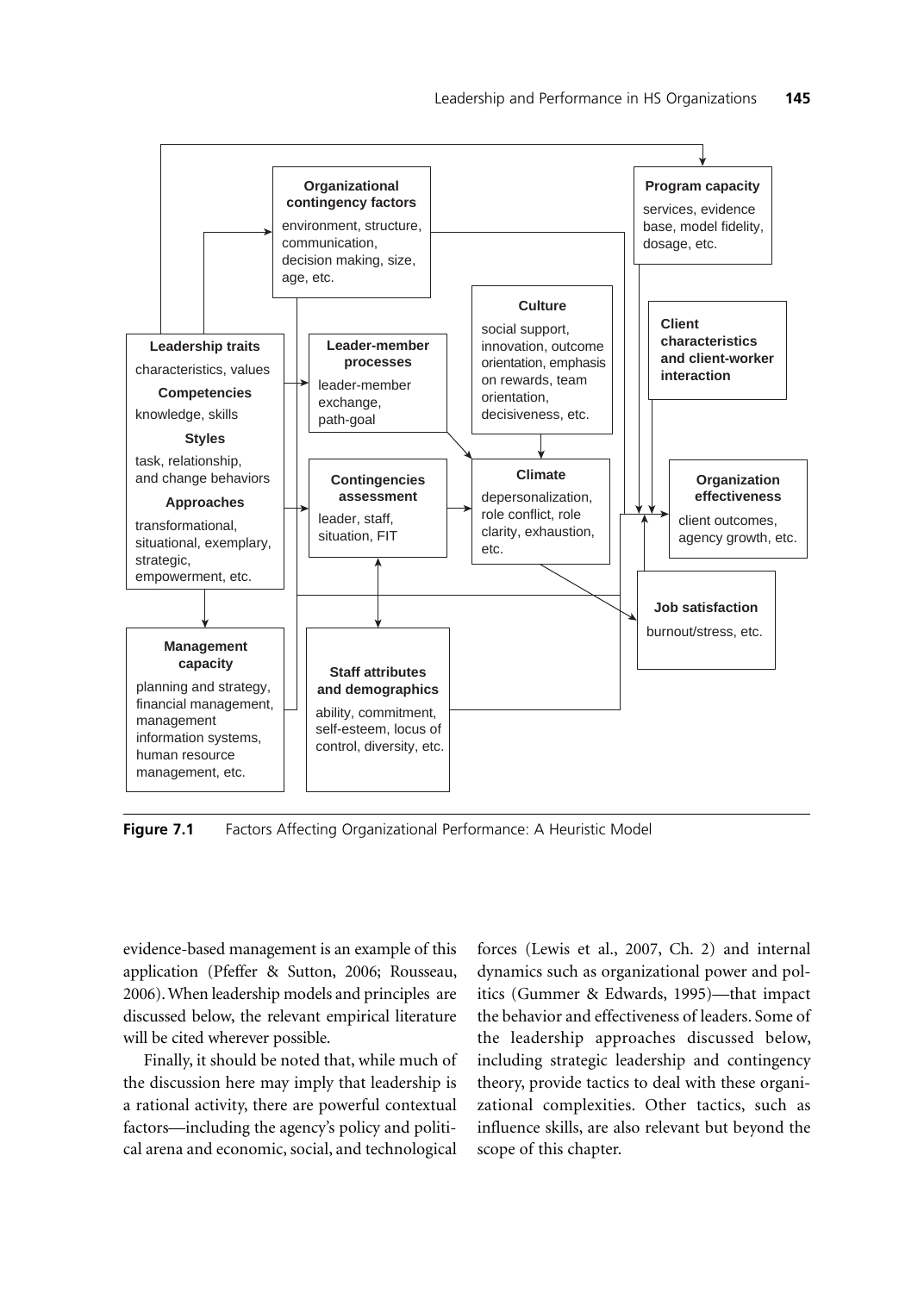## **Leadership Theories and Models**

This section will summarize the most influential theories and models of leadership, following the historical development of this field. The earliest research on leadership focused on traits, which were originally seen as innate characteristics of leaders. This area of study has broadened to include skills and competencies as well as more innate traits. Next, research in group dynamics examined interpersonal and task behaviors as they impacted group effectiveness. The notion of leadership style evolved from this work, often using a continuum from autocratic or directive styles to participative approaches. Eventually, researchers explored the notion that there is no one "best way" of leading and identified contingencies that would suggest the best approach. Current theories commonly include elements of several of these earlier models.

#### **The Trait Approach**

Discussions of leadership in the 20th century essentially began with the trait approach. While this perspective is now seen as incomplete, there has been recent renewed interest in characteristics of effective leaders. In spite of the questionable premise of trait theory as originally conceived, recent research has identified some traits associated with effective leaders: intelligence, self-confidence, determination, integrity, and sociability (Northouse, 2004, p. 19).

In an extensive review of the trait research, Yukl (2006) found several traits that were related to leadership effectiveness: a high energy level and tolerance for stress, self-confidence (including self-esteem and self-efficacy), an internal locus of control orientation, emotional stability and maturity, and personal integrity. Other factors identified by Yukl included emotional intelligence, including self-awareness, empathy, and self-regulation (the ability to effectively channel emotions and behavior), and social intelligence, including the ability to understand needs and processes in a situation and behavioral flexibility in adapting to these situational requirements. Systems thinking and the ability to learn are also seen as important (p. 189).

In evaluating the trait research, Yukl (2006) noted both "considerable progress" and "methodological and conceptual limitations" (p. 207). Little is known about how a combination of traits may impact effectiveness. Researchers do agree that it is important to note that traits are important only to the extent that they are relevant to a particular leadership situation. In fact, one of the weaknesses of the trait approach is that it does not provide detailed descriptions of how traits affect organizational outcomes (Northouse, 2004, p. 24). Regardless of these limitations, Yukl (2006) has offered some general suggestions for applications, including maintaining self-awareness, developing relevant skills through continuous learning and leadership development, remembering that a strength can become a weakness in a different situation, and compensating for weaknesses by using delegation or staff with complementary skills (pp. 208–209).

#### **Leadership Skills and Competencies**

The skills approach suggests that leadership abilities can be developed, whereas traits are more inherent in an individual. This approach is most prominent in leadership development programs that focus on identifying specific competencies that are important in a leadership setting. Leadership competencies have been defined as "the combination of knowledge, skills, traits, and attributes that collectively enable someone to perform a given job" (Zenger & Folkman, 2002, p. 83). The use of competencies in leadership development has become somewhat controversial (Hollenbeck, McCall, & Silzer, 2006). For example, the "competency movement," as Zenger and Folkman (2002, p. 85) refer to it, has weaknesses, including, for example, the failure to relate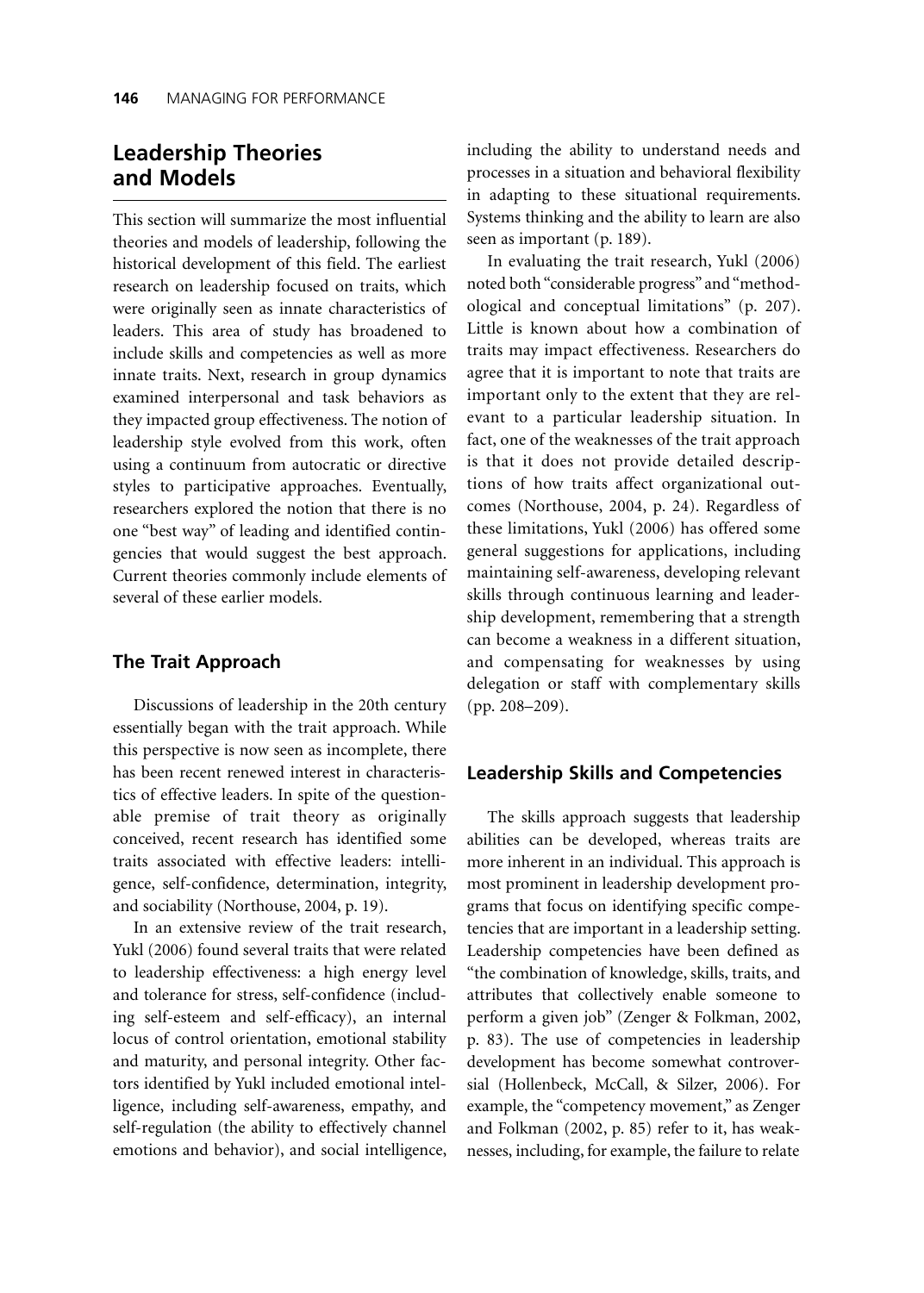"lists" of competencies to leadership effectiveness in a specific situation and the mistaken assumption that all competencies are equal. Nevertheless, the competencies perspective is generally seen as one valid piece of leadership development.

In their research, Zenger and Folkman (2002, pp. 103–108) found that 16 groups of competencies were seen as associated with organizational effectiveness. These included character (displaying integrity and honesty), technical and professional expertise, problem-solving and analytical ability, innovation, self-development, a focus on results, setting "stretch" goals, taking personal responsibility for outcomes, effective communication, inspiring and motivating others, trust and interpersonal effectiveness, concern for others' development, collaboration and organizational change skills, ability to champion change, and ability to relate well to outside stakeholders.

They also found that leaders with strengths in multiple competencies were most effective, and, significantly, that particular *combinations* of competencies seemed to be more powerful predictors of effectiveness. For example, being able to give feedback did not always correlate with effectiveness, whereas giving feedback while building trust did (Zenger & Folkman, 2002, p. 151). They also found that listening skills alone were not particularly valuable, but listening skills plus other interpersonal skills (e.g., being considerate and caring) did make a difference.

Current thinking uses a "strengths perspective," in which administrators work to build upon their strengths and find situations that optimize them (Buckingham & Clifton, 2001). Zenger and Folkman (2002) agree that magnifying strengths is the best overall approach, but add that "fatal flaws" must be fixed. For example, they found that an inability to learn from mistakes and a lack of core interpersonal skills were fatal flaws (pp. 157–162).

Yukl (2006) has noted that different skill mixes are needed at different managerial levels, with conceptual skills more important at higher levels and technical skills more important at lower levels. Some of each skill will be needed at every level, and interpersonal skills are equally important at every level of management (p. 204).

In social work, a set of generic management competencies, ranging from advocacy to interpersonal skills, has been developed by the National Network for Social Work Managers (http://www.socialworkmanager.org/); they include many of the competencies mentioned in the research and others that are tailored to human services settings.

#### **Leadership Styles**

Competencies are also reflected in the style theories of leadership: the notion that certain behaviors make leaders more effective and that these behaviors or styles (e.g., participative or autocratic leadership) can, by and large, be learned and improved. The earliest work in this area, at Ohio State University and the University of Michigan, contrasted task behaviors, such as directing and providing structure for the group and focusing on production, with relationship behaviors, which emphasized building trust, respect, good relations within the team, and an employee orientation. Examples of these behaviors and a newly developing category of changeoriented behaviors are provided in Table 7.1.

Yukl (2006) has concluded that "there are serious weaknesses in much of the behavioral research conducted during the past two decades," noting "a tendency to look for simple answers to complex questions" (p. 75). Researchers "were looking for a universal theory of leadership that would explain leadership effectiveness in every situation" (Northouse, 2004, p. 68), but research in this area turned out to be inconclusive, although "the overall pattern of results suggests that effective leaders use a pattern of behavior that is appropriate for the situation and reflects a high concern for task objectives and a high concern for relationships" (Yukl, 2006, p. 76). Leadership research now more typically recognizes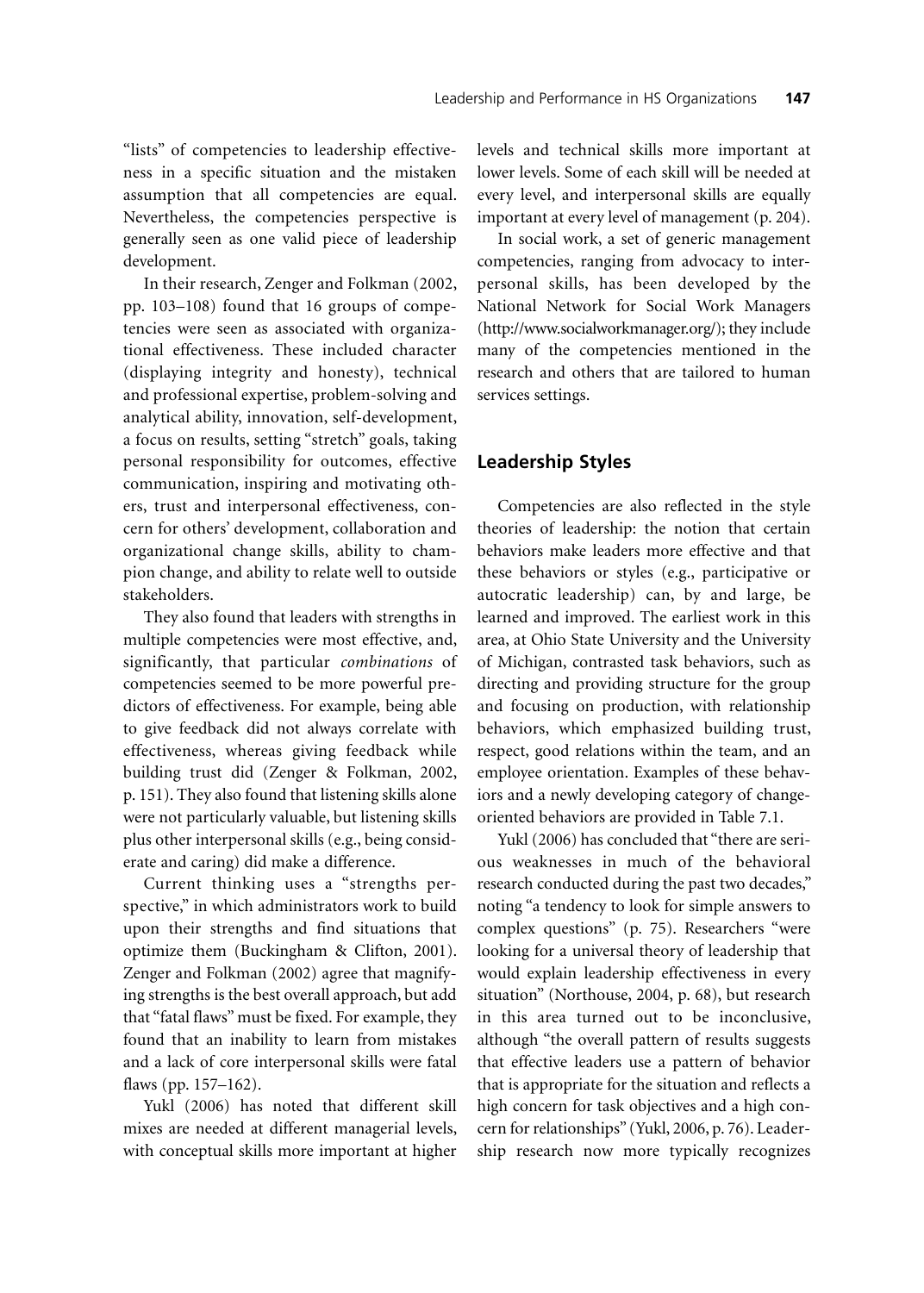#### **Table 7.1** Examples of Task-, Relations-, and Change-Oriented Behaviors

#### **Task-Oriented Behaviors**

- Organize work activities to improve efficiency.
- Plan short-term operations.
- Assign work to groups or individuals.
- Clarify what results are expected for a task.
- Set specific goals and standards for task performance.
- Explain rules, policies, and standard operating procedures.
- Direct and coordinate work activities.
- Monitor operations and performance.
- Resolve immediate problems that would disrupt the work.

#### **Relations-Oriented Behaviors**

- Provide support and encouragement to someone with a difficult task.
- Express confidence that a person or group can perform a difficult task.
- Socialize with people to build relationships.
- Recognize contributions and accomplishments.
- Provide coaching and mentoring when appropriate.
- Consult with people on decisions affecting them.
- Allow people to determine the best way to do a task.
- Keep people informed about actions affecting them.
- Help resolve conflicts in a constructive way.
- Use symbols, ceremonies, rituals, and stories to build team identity.
- Recruit competent new members for the team or organization.

#### **Change-Oriented Behaviors**

- Monitor the external environment to detect threats and opportunities.
- Interpret events to explain the urgent need for change.
- Study competitors and outsiders to get ideas for improvements.
- Envision exciting new possibilities for the organization.
- Encourage people to view problems or opportunities in a different way.
- Develop innovative new strategies linked to core competencies.
- Encourage and facilitate innovation and entrepreneurship in the organization.
- Encourage and facilitate collective learning in the team or organization.
- Experiment with new approaches for achieving objectives.
- Make symbolic changes that are consistent with a new vision or strategy.
- Encourage and facilitate efforts to implement major change.
- Announce and celebrate progress in implementing change.
- Influence outsiders to support change and negotiate agreements with them.

SOURCE: Yukl (2006), Table 3-1, p. 66.

complexities, which cannot offer simple answers. These insights are reflected in more current style models, including the Leadership Grid and various contingency theories.

*The Leadership Grid.* Blake and McCanse's (1991) Leadership Grid is considered to be a style approach to leadership, proposing a two-axis model to make a distinction between a concern for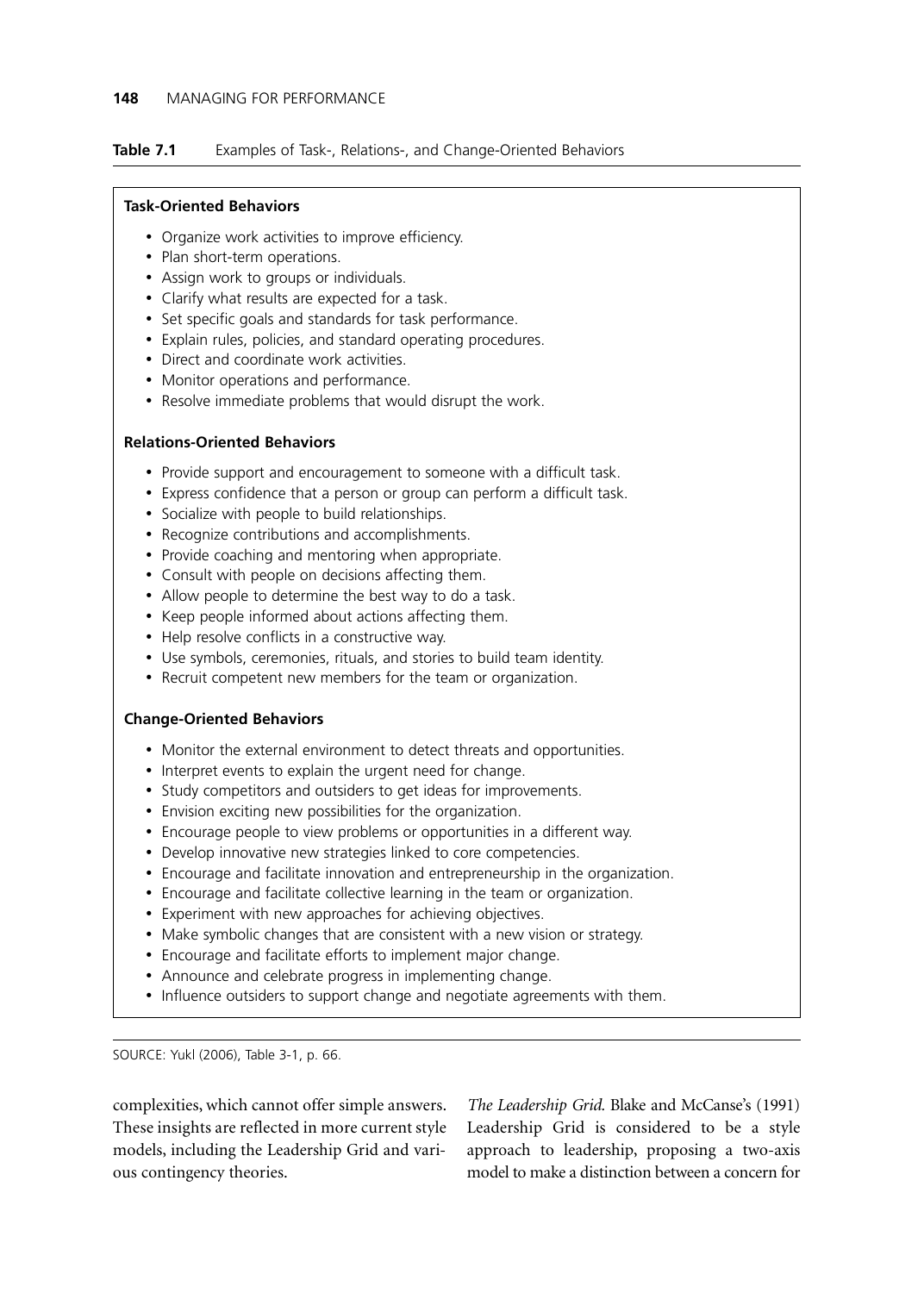people and a concern for production or results. On the Grid, Point 9 indicates a leader's maximum concern, whereas Point 1 denotes minimum concern. The Leadership Grid shows graphically the management styles of leaders, who are identified not by their behaviors but by their attitudes. However, this model assumes that managers' behaviors will reflect their concerns (i.e., a relative emphasis on the task or the people). Managers who are concerned primarily with output, or task, and are less concerned with people are considered 9,1-oriented managers who emphasize task behaviors. Those more concerned with people and who have little concern for production are considered 1,9-oriented managers who emphasize relationship behaviors. It is also possible to be a 1,1 oriented manager or a 9,9-oriented manager. The two axes are independent, so more concern for one factor does not necessitate less concern for the other.

According to the Leadership Grid, the 9,9 management style is seen as the ideal and one toward which managers can and should strive. Survey research has not adequately supported this theory (Yukl, 2006, p. 60). However, the model is compatible with other leadership principles and offers useful intuitive guidance, suggesting that any leader or supervisor should be concerned about both people and results. According to contingency theory, however, leaders can use different combinations of task and relationship behaviors, depending on the situation.

#### **Contingency Theory**

Contingency theory suggests that there is no one best way to lead and that different behaviors are appropriate in different situations.

*The Decision Approach.* One classic, but complex, contingency model is Vroom and Yetton's (1973) Decision Model. In this model, the leader considers several variables in a decision tree format, which eventually suggests a style to use. Factors to consider include the importance of the decision, the amount of relevant information that the subordinates and leader have, the need for decision

quality, subordinate concern for task goals, the extent of structure in the problem, and the importance that subordinates accept the decision. Based on an assessment of these conditions, the leader uses a style ranging from autocratic to consultative to group decision making. While the model is conceptually incomplete, there is some research support for it (Yukl, 2006, pp. 94–95).

*Path-Goal Theory.* Another contingency theory, the path-goal model (House & Mitchell, 1974), suggests that the leader assess task and follower characteristics and then demonstrate to followers how working toward organizational goals will meet their needs. Leadership style choices are supportive and directive leadership, discussed above; participative leadership, which involves consultation with subordinates; and achievement-oriented leadership, which involves "setting challenging goals, seeking performance improvements, emphasizing excellence in performance, and showing confidence that subordinates will attain high standards" (Yukl, 2006, p. 219). For example, to lead followers with high expectations and a need to excel in ambiguous, challenging, and complex situations (common in human services professions), the achievement-oriented approach is suggested (Northouse, 2004, p. 130).

As is the case with several leadership theories, the path-goal model's complexity makes it difficult to precisely implement and test (Northouse, 2004, pp. 132–133), and research to test it has led to mixed results (Yukl, 2006, p. 221). However, also consistent with other models, it does offer practice principles that may be useful in particular situations.

*Leader-Member Exchange Theory*. While not explicitly a contingency theory, leader-member exchange (Graen & Uhl-Bien, 1995) is covered here because, like path-goal theory, it places particular emphasis on the relationship between the leader and the follower. In this approach, the leader and individual follower work out an effective relationship of roles and interactions. A favorable relationship is more likely when there is personal compatibility between the leader and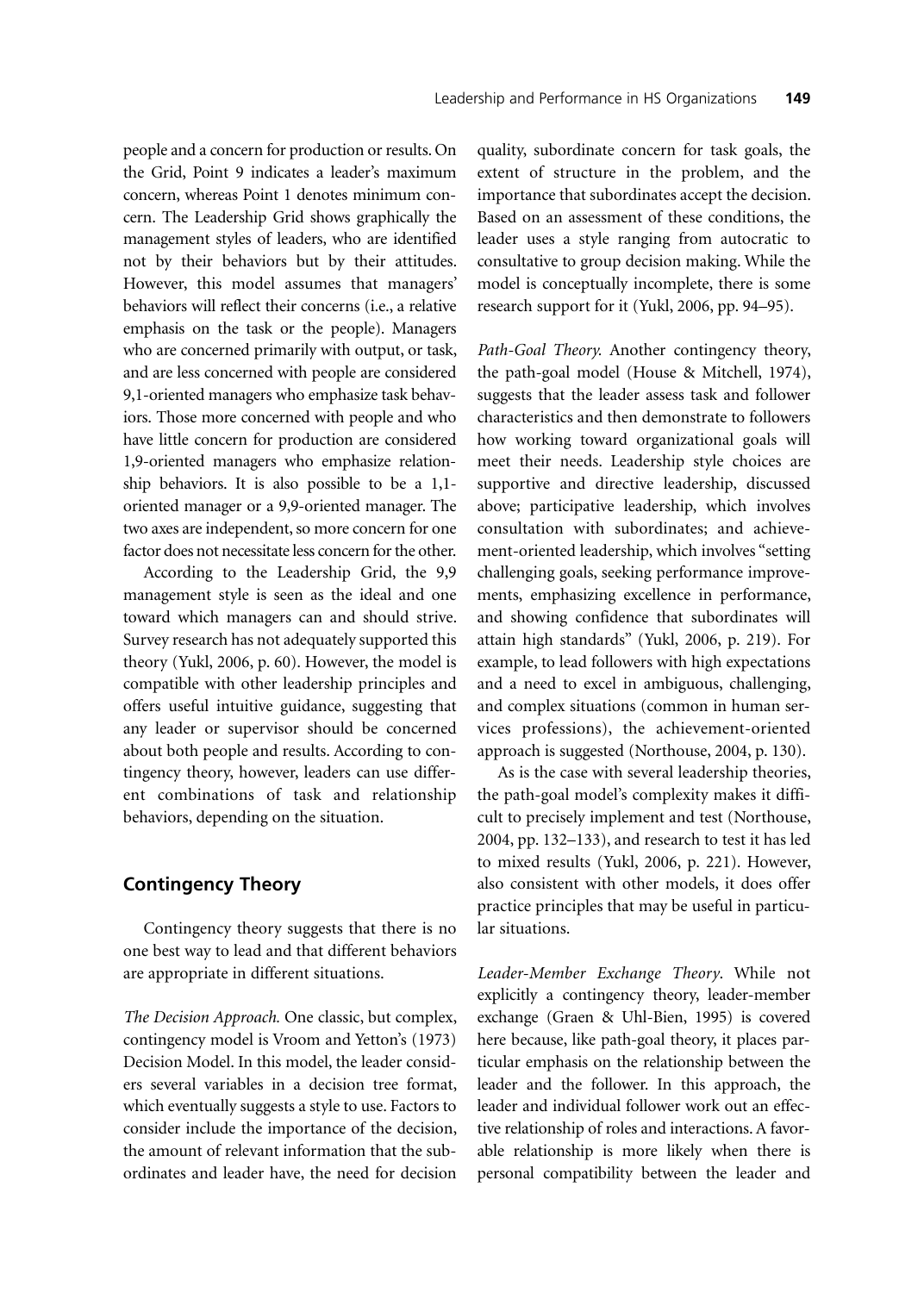follower and the follower is competent and dependable. In such a situation, the leader is supportive, provides mentoring, and uses consultative and delegating styles (Yukl, 2006, pp. 117, 120).

In spite of a good deal of research on this theory, there are still conceptual ambiguities that require further research (Yukl, 2006, p. 121; Northouse, 2004, p. 156). It nevertheless offers a useful perspective for a leader to assess and attend to the relationships formed with individual followers so that subordinate needs and organizational goals can be addressed.

*Hersey and Blanchard's Situational Leadership Model*. A popular contingency theory is situational leadership (Hersey, Blanchard, & Johnson, 2001). This model suggests that the effectiveness of leadership styles depends, to a great extent, on the situation. The model is unique in its attention to the variable of follower readiness (a combination of ability and willingness to perform a job) level, which is seen as the most important situational factor. Ability is associated with relevant knowledge and skill, and willingness with confidence and commitment. Readiness is measured in terms of the specific task to be performed (e.g., a given follower might be ready regarding one job duty and not ready in another).

Hersey et al.'s (2001) situational model distinguishes between task behavior and relationship behavior on the part of the leader. They contend that varying amounts of relationship and task behaviors (see Table 7.1) can be appropriate, in varying combinations, depending on the readiness level of the follower. According to the situational leadership model, the leader should adapt his or her style to the followers' readiness. A leader dealing with individuals who are at low readiness in terms of the task in question should use a high degree of structure or task behaviors (such as defining tasks and responsibilities) and a low degree of relationship behavior (a guiding, telling, or directing approach). As the follower's maturity level increases, it is appropriate to continue task behaviors and add relationship behaviors, such as two-way communication, facilitation, and emotional support. For followers with moderate readiness, a selling or persuading style is appropriate. As maturity increases further, to a level at which high relationship and low task behaviors are appropriate, an encouraging or participating style is used. When followers have reached a high degree of maturity, the leader can decrease both supportiveness and structure, using a delegating style.

Consistent with other theories, there is little empirical support for the theory, partly because of conceptual weaknesses such as imprecise definitions of its elements and relationships among them (Northouse, 2004, pp. 93–94; Yukl, 2006, p. 224). Regardless of these limitations, this model can be helpful to leaders in human services agencies, where followers may vary greatly in terms of their readiness levels. Although a person new to an agency might require a high degree of structure, at least temporarily, a seasoned professional might be most effective when led with a delegating style. It is important that the leader assess followers as individuals in terms of their readiness for particular tasks, and then use the appropriate style for each person and situation.

In spite of the limitations in the various contingency theories, Yukl (2006, pp. 240–243) has offered some useful practice guidelines. First, of course, maintaining a situational awareness will help a leader choose an approach appropriate to the follower and situation. More planning will be needed for complex tasks, and more direction will be needed when teams have members with interdependent roles. More direction may also be needed in a crisis situation. This approach suggests a more consultative approach with people who have relevant knowledge and more coaching of an inexperienced follower. Critical tasks or unreliable followers may require closer monitoring, and those working on a stressful task should receive support.

## **Current Theories**

#### **Charismatic Leadership**

Charismatic leadership (Conger & Kanungo, 1998) will be briefly discussed here as a prelude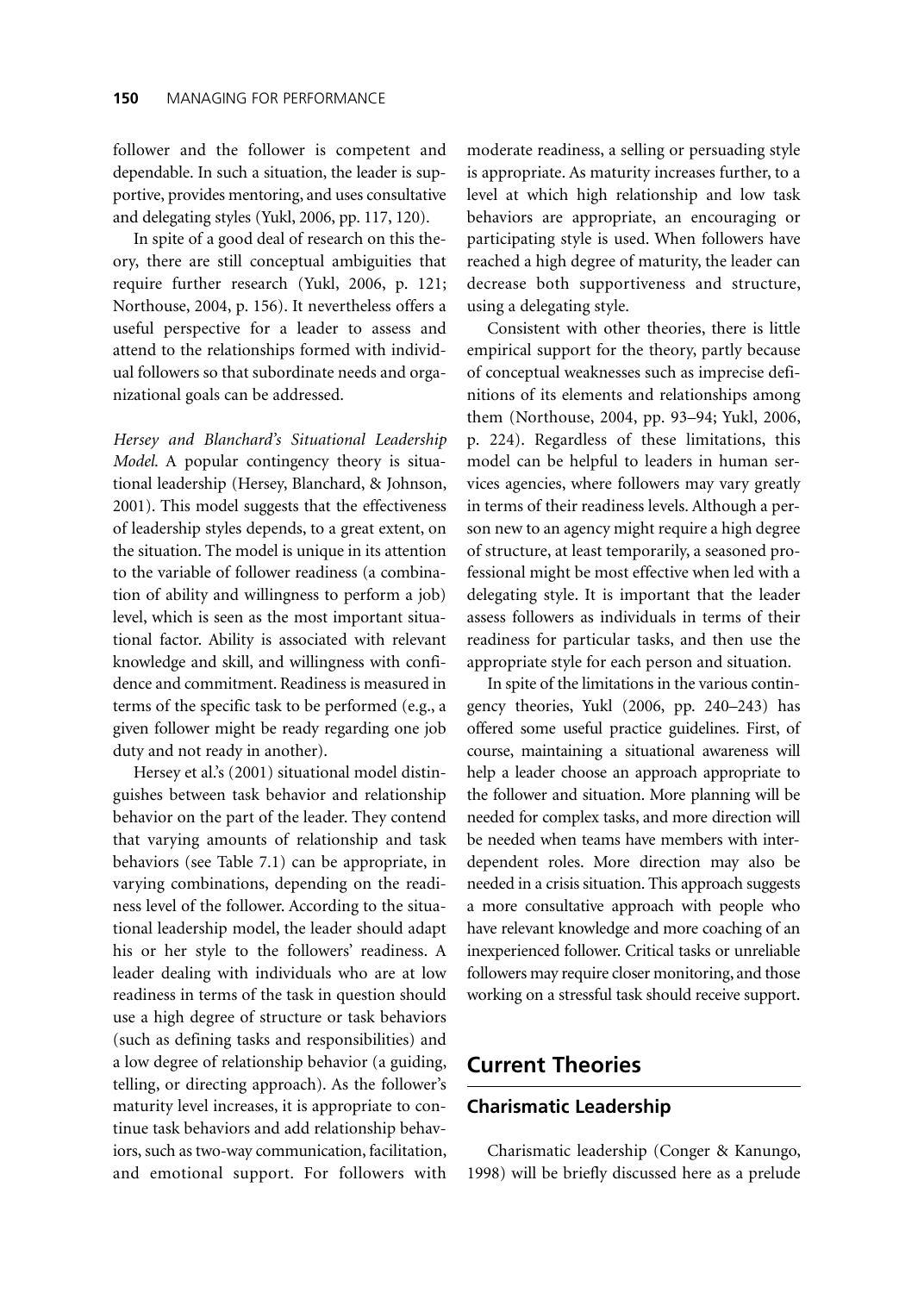to a full discussion of current well-developed models of leadership, some of which include elements of charismatic leadership. A charismatic leader is a strong role model who demonstrates competence and confidence, articulates goals, and communicates high expectations (Northouse, 2004, p. 172). Charismatic leaders foster the development of trust and can inspire followers to a new vision through self-sacrifice, risk taking, and a concern for followers. It should also be noted that charismatic leadership is risky: Power can be misused, and followers can become inappropriately dependent upon a charismatic leader (Yukl, 2006, pp. 250, 262).

Also, as noted by Collins (2001), effective leaders do not need to be strongly charismatic in the traditional sense of "larger than life heroes" such as Lee Iacocca at Chrysler (pp. 28–30). In fact, his research found that leadership attributes included a "paradoxical blend" of humility and a fearless determination to succeed, concluding that "Charisma can be as much a liability as an asset, as the strength of your leadership personality can deter people from bringing you the brutal facts" (p. 89). The challenge here seems to be to demonstrate the characteristics noted without displaying an oversized personal presence, which puts more emphasis on the person than the organization.

## **Transactional and Transformational Leadership**

Currently, one of the most popular and studied models of leadership contrasts two related approaches: transformational leadership and transactional leadership.<sup>1</sup> Much of the current work on this model has been reported by Bass and associates (Bass & Avolio, 2006). In transactional leadership, the more common approach, an exchange process involves the leader and followers agreeing to do or provide things to accommodate each others' needs. In transformational leadership, the leader "transforms and motivates followers by (1) making them more aware of the importance of task outcomes, (2) inducing them to transcend their own self-interest for the sake of

the organization or team, and (3) activating their higher-order needs" (Yukl, 2006, p. 262).

Transactional leadership has two components. First, *contingent rewards* are valued rewards received for performing desired behaviors. A transactional leader identifies factors that motivate a worker and provides the support needed for effective performance. Second, *management by exception* assumes that under normal circumstances, little intervention by a supervisor will be necessary. When exceptions (variations from routine activities) occur, management by exception is used. A leader can use active or passive management by exception. In active management by exception, the leader "arranges to actively monitor deviances from standards, mistakes, and errors that occur and to take corrective action as necessary" (Bass, 1998, p. 7). In passive management by exception, the supervisor does not actively monitor but waits for deviances or mistakes to occur and then acts.

To effectively lead professional staff, transactional leadership will probably not be enough to achieve outstanding performance. Transactional leadership should be augmented by the use of transformational leadership, which includes idealized influence, inspirational motivation, intellectual stimulation, and individualized consideration.

*Idealized Influence.* Idealized influence "refers to the ability of leaders to display conviction, emphasize trust, take stands on controversial issues, present their most important values, and emphasize the importance of purpose, commitment, and ethical consequences of decisions" (Bargal, 2000, p. 308). According to Bass (1998), a transformational leader serves as a role model who is admired, respected, and trusted. Followers of such charismatic leaders "identify with the leaders and want to emulate them"; perceive them to have "extraordinary capabilities, persistence, and determination"; and see them as risk takers who are "consistent rather than arbitrary" (p. 6). The application of idealized influence essentially amounts to being a role model and exhibiting behaviors that subordinates admire and appreciate.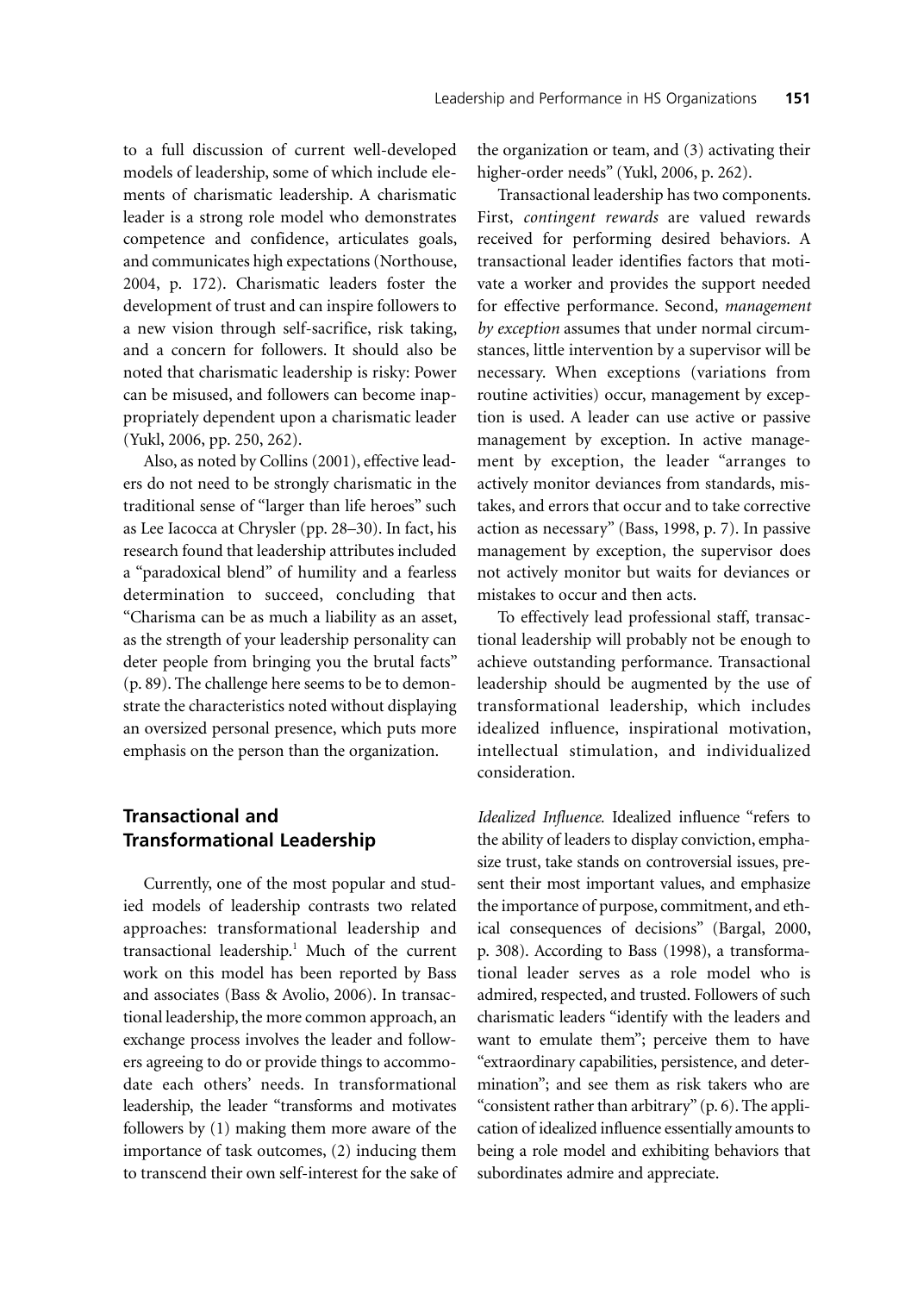*Inspirational Motivation.* A key component of inspirational motivation is vision. The overuse of this concept in the popular press and misapplications in organizations has led to cynicism on the part of some employees. Nevertheless, when properly executed, visionary leadership can be a powerful tool for focusing and energizing staff. Visionary leadership is briefly discussed below as a specific model of leadership. Another important aspect of this element is setting high expectations for the work unit or program. Enthusiasm and encouragement are then used by the leader to pull the team toward the vision and achievement of expected results.

*Intellectual Stimulation.* Intellectual stimulation involves encouraging innovation and creativity. To enhance this, Bargal (2000) suggests that the leader develop the ability to "question old assumptions, traditions, and beliefs; to stimulate new perspectives and ways of doing things in others; and to encourage expression of new ideas and reasoning" (p. 308). This includes the current management axiom of "thinking outside the box." This principle is particularly important in the early stages of assessing the need for change.

*Individualized Consideration.* Individualized consideration involves coaching and mentoring workers as individuals and having ongoing personalized interactions with staff. Individual consideration involves finding ways for followers to identify growth goals and providing opportunities for them to achieve them. This can take the form of an explicit discussion with a follower, simply asking what is important to them and how these things can be achieved in a work setting.

According to Avolio and Bass (2002, p. 5), the best leaders use more transformational leadership than transactional leadership, but both used together are optimally effective. Finally, it is also important to note that transformational leadership can be confused with"pseudotransformational leadership," which focuses on personal power, manipulation, threat, and punishment (p. 8).

Yukl (2006, pp. 274–277) has offered several guidelines for the use of transformational leadership. First, articulate a clear and appealing vision, and explain how it can be attained. Act confident and optimistic, and express confidence in followers. Support the vision through resource allocations and emphasizing key values, and lead by example.

Summarizing research over the past 20 years, Bass and Avolio (2006, p. 48) concluded that transformational leadership was positively related to performance in the business, military, educational, government, and not-for-profit sectors. One meta-analysis of Full-Range Leadership, which includes the use of both transactional and transformational leadership (Judge & Piccolo, 2004), found that both transformational leadership and contingent rewards had significant relationships with outcomes, including follower satisfaction and group or organizational performance. In a review of the literature, Tucker and Russell (2004) concluded that transformational leaders can have a major influence on organizational culture and change. Yukl (2006) concluded that, in spite of conceptual weaknesses in the theory, "the available evidence supports many of the key propositions of the major theories of charismatic and transformational leadership" (p. 272).

There have been applications of transformational leadership concepts to human services organizations (Barker, Sullivan, & Emery, 2006; Packard, 2004; Yoo & Brooks, 2005). In one national study, transformational leadership was correlated with perceived leader effectiveness (Mary, 2005). In a hospital study, transformational leadership was significantly correlated with leader outcomes of effectiveness, satisfaction, and extra effort (Gellis, 2001). Another study found significant positive relationships between transformational leadership and job satisfaction, commitment, leader effectiveness, and satisfaction with the leader (Kays, 1993, cited in Mary, 2005, p. 209). Transformational leadership is compatible with human services values and principles regarding valuing and empowering individuals.

#### **Exemplary Leadership**

Kouzes and Posner's (2002) popular books on leadership, unlike some of the popular literature, present a model with an empirical base. While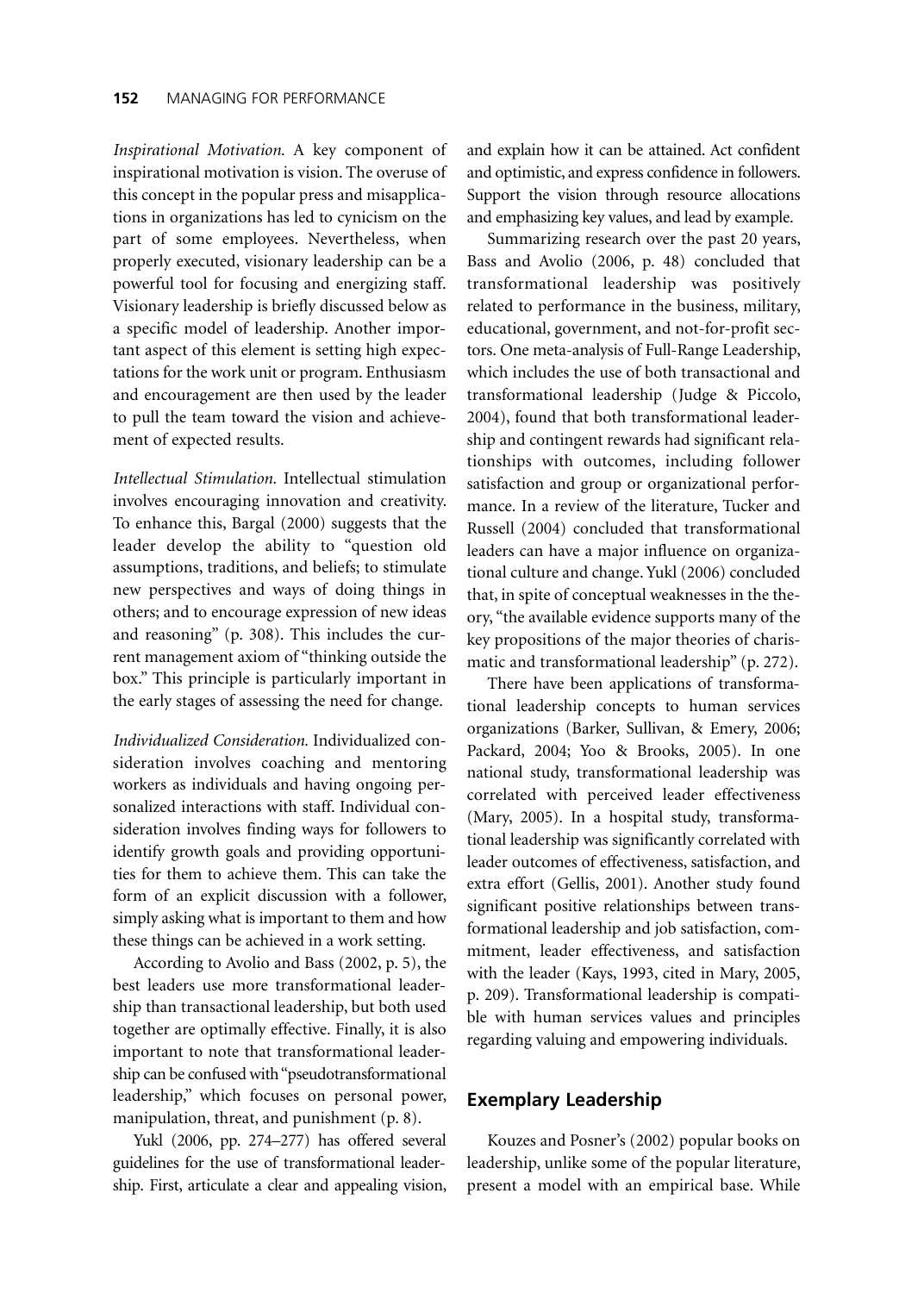they have not formally named their model, we will use here the title of their most comprehensive book on the subject: exemplary leadership. Their model is structured around five "practices" and ten "commitments" of leadership. *Model the way* involves clarifying one's personal values and setting an example by aligning actions with values. *Inspire a shared vision* includes envisioning the future and enlisting others in a common vision. Exemplary leaders *challenge the process* by finding opportunities to innovate, change, and grow and by experimenting and taking risks. These leaders *enable others to act* by fostering collaboration through trust and cooperative goals and sharing power and discretion. Finally, such leaders *encourage the heart* by showing appreciation for individual excellence and celebrating values and victories through a spirit of community. In their research, they found several characteristics that people look for and admire in a leader:

- *Honest*: truthful, ethical, principled, worthy of trust
- *Forward-looking*: articulating a vision and sense of direction for the organization; using strategic planning and forecasting
- *Competent*: having a track record and the ability to get things done, understanding the fundamentals, having relevant experience
- *Inspiring*: enthusiastic, energetic, positive about the future

Kouzes and Posner (2002) conclude that these four make up *source credibility*—people believe in and trust them; they do what they say they will do, represented by the acronym DWYSYWD. "Do what you say you will do" requires that a leader practice what he or she preaches, "walk the talk," and follow through.

#### **Visionary Leadership**

Vision has been mentioned in several contexts above, including transformational leadership and exemplary leadership, and because it is mentioned so often in the leadership literature, it will be given special attention here. According to

Nanus and Dobbs (1999), a vision is "a realistic, credible, attractive, and inspiring future for the organization" (p. 78). The vision should be challenging, but staff also need to see that, with time and enough of the right kind of work, it is attainable. While a mission statement describes why an organization exists (its purpose) and what it does (its unique niche of programs or activities), a vision statement represents where the organization wants to be, its ideal future.

Articulating a clear and compelling vision is an important aspect of leadership and, as will be discussed below, of change leadership as well. This is important to provide meaning, focus, and clarity of purpose for staff on an ongoing basis, and it may be even more important when organizational change is needed. The organization as a whole typically has a vision statement, and individual programs may have their own vision statements as well. Individual employees come to an organization with their own visions for what they want to accomplish in their careers. It is important for a leader to learn about his or her followers' aspirations, build these into the organization vision as possible, and help followers see how their individual visions can be realized through a common vision (Kouzes & Posner, 2002). Ultimately, all of these visions should be in alignment (Senge, 1990). While an initial statement of vision typically comes from the organization's leader, alignment can be facilitated by having employees involved in creating a final vision statement and then promulgating it throughout the organization. This can occur through a visioning process or, if necessary, through a larger process of culture change or organizational change, as described below.

#### **Servant-Leadership**

Servant-leadership, developed by retired AT&T executive Robert Greenleaf (2002), has received increasing attention in the popular literature in recent years. It is a nontraditional model for leadership in several respects. It was developed by a successful career executive; it is explicitly based in philosophical, ethical, and moral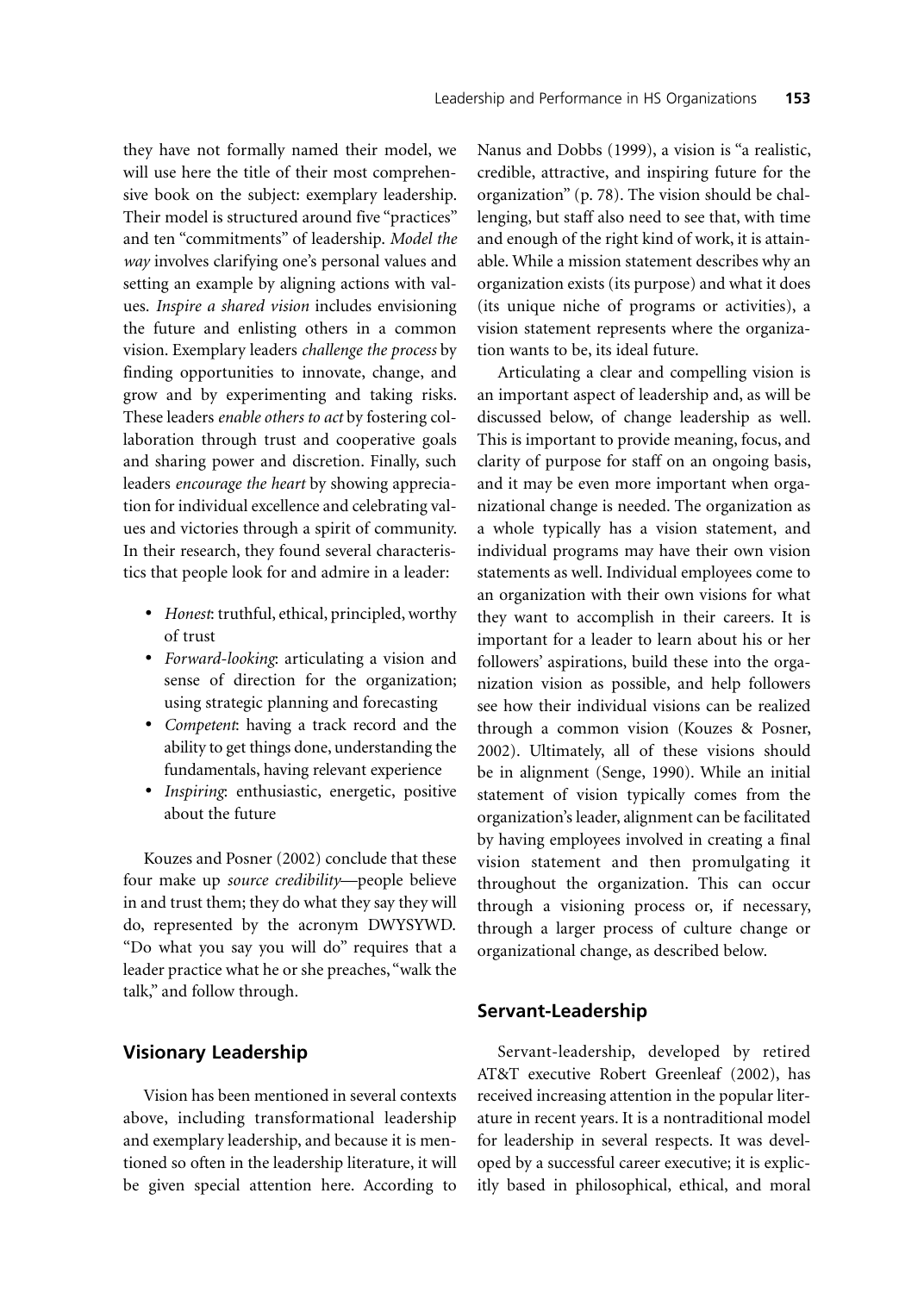principles; and it presents the unorthodox idea that the leader should first serve followers.

Servant-leadership focuses on the leaderfollower relationship and can be considered to be in the *style* category of leadership models because it focuses on leader behaviors. Spears (2005, pp. 33–36) has identified 10 characteristics of the servant-leader, many of which are clearly associated with social work and other human services professions: listening, empathy, healing "broken spirits" and "emotional hurts," general and selfawareness, using persuasion rather than positional authority, broad conceptual thinking and visioning, learning from the past and foreseeing future outcomes, stewardship ("holding their institutions in trust for the greater good of society"), commitment to the growth of people, and building community.

Until recent years, much of the writing on servant-leadership emphasized the description of desired behaviors and principles, but research on this model is expanding. A professional journal devoted to it, *The International Journal of Servant-Leadership,* was launched in 2005. Further systematic empirical work on this model should more fully illustrate its potential.

#### **Strategic Leadership**

One conceptualization of strategic leadership (Boal & Hooijberg, 2001) contrasts what they call "supervisory theories" of leadership, including contingency, path-goal, and leader-member exchange approaches, with strategic leadership approaches including charismatic, transformational, and visionary models.

Activities often associated with strategic leadership include making strategic decisions; creating and communicating a vision of the future; developing key competencies and capabilities; developing organizational structures, processes, and controls; managing multiple constituencies; selecting and developing the next generation of leaders; sustaining an effective organizational culture; and infusing entical value systems into an organization's culture. (Boal & Hooijberg, 2001, p. 516)

Boal and Hooijberg (2001) further suggest that the "essence" of strategic leadership involves the ability to learn, the ability to change, and managerial wisdom, which includes social intelligence and the ability to take the right action at the right time (pp. 517–518).

As bluntly stated by Gill (2006), "Without strategies, vision is a dream" (p. 174). Leadership and vision are focused on end results, and organizational strategies can provide a road map for reaching them. Students and practitioners of management are aware of the importance of strategic planning (see Chapter 16 on strategic planning). It is addressed here as an aspect of leadership, suggesting that effective leadership can increase the prospects of strategy implementation. Strategic leadership, in this sense, is largely the use of a comprehensive strategic planning process. There can be a leadership dimension to this as well, using participative approaches to leadership by involving staff in the strategic planning process.

Thus far, the discussion of leadership has generally focused on a leader's role in ongoing operations of an agency. An increasingly important role for a leader in an organization is that of a *change leader* (Kotter, 1996). We will now discuss specifics of change leadership, with particular emphasis on organizational change and on creating a high-performance organizational culture.

## **Leadership and Organizational Culture Change**

Organizational culture and climate were addressed in Chapter 6. Here, the discussion will focus on how leaders can create or transform cultures (Hatch, 2000) to deliver high-quality, effective services and on the kinds of leadership associated with a culture that is supportive of effective services. This is a key dynamic because culture is a medium through which leadership travels and impacts organizational performance.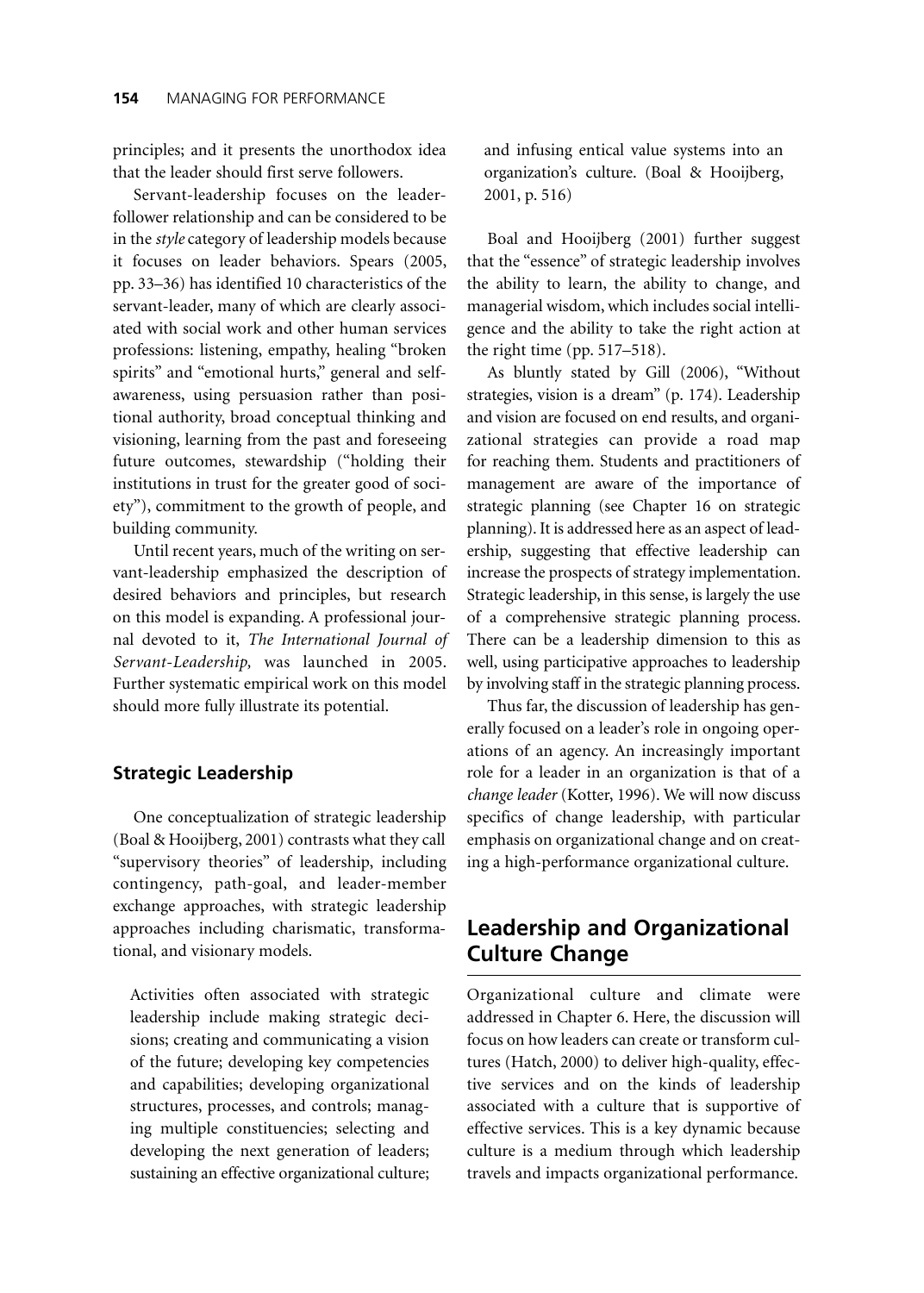Leaders play an important role in "embedding" and transmitting (Schein, 2004) the culture that they believe will most enhance organizational functioning. Schein (2004, p. 246) has identified six "primary embedding mechanisms":

- What leaders pay attention to, measure, and control on a regular basis
- How leaders react to critical incidents and organizational crises
- How leaders allocate resources
- Deliberate role modeling, teaching, and coaching
- How leaders allocate and reward status
- How leaders recruit, select, promote, and excommunicate

Schein (2004) has also identified six "secondary articulation and reinforcement mechanisms," which a leader can use to shape culture:

- Organizational design and structure
- Organizational systems and procedures
- Rites and rituals of the organization
- Design of physical space, facades, and buildings, including symbols
- Stories about important events and people
- Formal statements of organizational philosophy, creeds, and charters

Administrative mechanisms such as these can help shape a culture as humanistic or bureaucratic, performance or process focused, and team or individual oriented. Specifically, in the human resources area, supervisors as leaders can function as agents of socialization by the ways they assess, develop, coach, counsel, and give feedback to staff (Major, 2000).

Leaders give staff important clues based on the aspects of the organization they pay attention to. For example, if leaders focus on agency outcome data and the functioning of teams, they are likely to get different results than if they focus on following procedures and power struggles for resources. If leaders allocate resources for diversity initiatives and allocate rewards based on improved client outcomes through

evidence-based practices and collaboration, employees will get clues regarding what is important. Employees know to look beyond merely what a leader says in meetings or newsletters to see what behaviors the leader models on a daily basis.

Organizational culture change will be addressed more fully in the later section on organizational change. Here, just a few comments will be made regarding the uniquenesses of culture change. Culture change will be presented below as a large-scale transformational change in the way the organization operates. Such a change requires totally new thinking and perspectives on the part of employees, and thus is extremely challenging and complicated and typically can only occur over a period of years.

From an individual employee's perspective, Schein (2004) has used Lewin's classic concepts of unfreezing, changing, and refreezing to illustrate how employees experience the culture change. Unfreezing creates disequilibrium in employees' cognitive structure by presenting disconfirming data, which leads an employee to believe that current conditions are no longer comfortable. This, of course, creates psychological anxiety, which must be addressed by the leader creating psychological safety, so that staff will feel safe in trying out new ways of operating. These new behaviors and attitudes are reinforced and rewarded by leadership, thus refreezing a new or modified organizational culture.

Schein (2004, pp. 332–333) has suggested several tactics to create psychological safety for staff. First, as mentioned above, a compelling vision for a new future can show how the organization can be improved. Formal and informal training, with active involvement of staff in the learning process, can be supported by "practice fields" where it is safe to try new behaviors, supported by coaches and useful feedback. Leaders act as role models for the new ways of thinking, and support groups can aid staff in the learning process. Finally, management systems, including structures and rewards, need to be set up in alignment with the new thinking.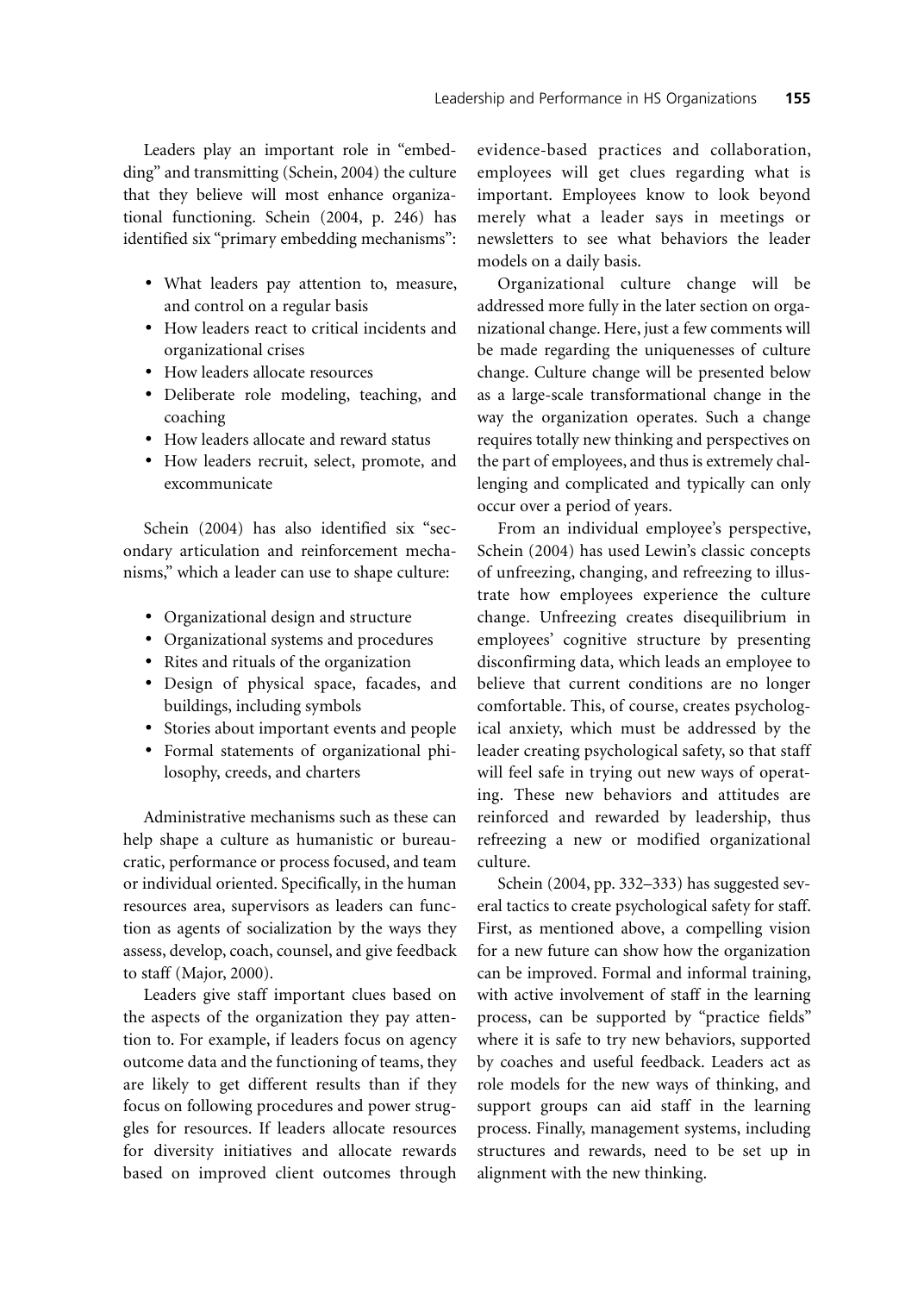Schein (2004) makes an additional point about how to view "culture change." While leaders often state culture change as the change goal, Schein asserts that a change goal should be stated in terms of desired organizational outcomes, not a process of culture change (p. 334). In other words, culture change is not an end in itself, but a process in service of the larger goal of improving operations and outcomes of the organization.

In summary, Schein (2004) suggests that creating a new culture requires that leaders have vision, persistence, patience, and both flexibility and readiness regarding change (p. 407). They also need the ability to perceive the problem, insight and self-awareness regarding their strengths and limitations, strong motivation for change, emotional strength to handle the inevitable anxiety and criticism, the ability to bring to the surface and change existing culture assumptions, and the ability to involve others in the change process (pp. 414–417).

While the most important goal of culture change is to improve organizational performance, the creation of a culture that is committed to ongoing learning is also a very important intermediate goal because organizational learning is a key aspect of organizational change. Austin and Hopkins (2004) and their colleagues have presented a variety of strategies for creating a learning organization and a culture of learning, including the design of "learning settings" (Garvin, 2000, cited in Austin & Hopkins, 2004). Regular organizational activities, such as staff meetings and outcomes assessments, can be augmented to become arenas for learning by a leader demonstrating a personal investment in learning, asking questions, empowering staff through shared decision making, using data in problem analysis and problem solving, and making time for reflection and the application of new knowledge, fostering dissent and risk taking, regular questioning and listening, and celebrating and rewarding individual learning. The leader should also demonstrate a personal commitment to learning through openness, an awareness of personal biases, a full use of data, and personal humility.

## **Change Leadership**

We will now review a model of organizational change that can be used for any change goal, with our particular interest in improving organizational performance and creating a culture that supports it. A leader may initiate an organizational change process to meet a particular need or goal, such as moving the agency from a process-oriented to an outcomes-oriented culture or implementing evidence-based practice. In addition to such a large-scale initiative, organizational change in a typical human services agency can be a regular activity. Organizations and staffs change in small ways, such as developing new procedures, perhaps without even considering that change is occurring. For larger-scale changes, in which radical changes in the agency's culture or systems are required, the use of change leadership skills should enhance the prospects of the agency reaching its desired new state.

#### **Types of Organizational Change**

Costello (1994, cited by Proehl, 2001) identified three levels of organizational change. *Developmental change* involves adjustments to existing operations or improving a skill, method, or process that does not currently meet the agency's standard. This level of change is the least threatening to employees and the easiest to manage. Examples include problem solving, training, and improving communications. *Transitional change* involves implementing something new and abandoning old ways of functioning. This move through a transitional period to a new future state requires patience and time. Examples include reorganizations, new technology systems, and implementing a new program. The most extreme form of change is *transformational change,* which requires major shifts in vision, strategy, structure, or systems.

This might evolve out of necessity, for example, as a result of major policy changes like welfare reform and managed care. The new state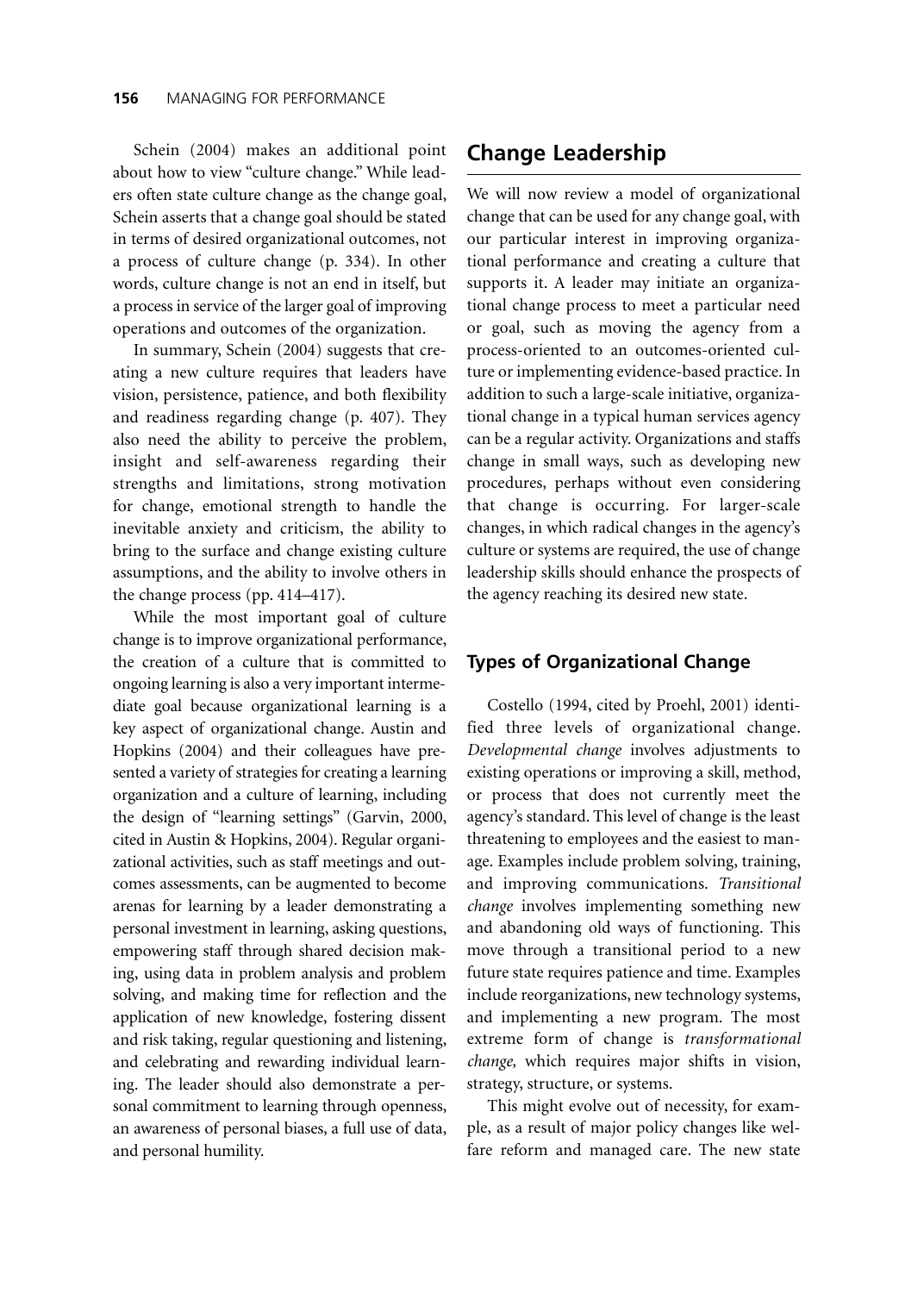involves a new culture, new beliefs, and awareness of new possibilities. Examples include privatization and managed competition.

#### **A Model of Organizational Change**

Proehl (2001) has described a change formula, which suggests that change can occur when (a) there is dissatisfaction with the current state, (b) staff have a clear vision of an ideal future state of the organization, (c) there is a clear and feasible process for reaching the desired state, and (d) these factors considered together outweigh the perceived costs of changing. From an employee's point of view, costs of change can include changes in employees' sense of competence, power or status, workplace relationships, rewards, and identity or roles. Therefore, the change leader can create conditions for change by creating dissatisfaction with the status quo, providing a clear and compelling vision for the new state, and establishing and using an effective and efficient process that minimizes the "costs" to participants. This formula is embedded in the following organizational change model.

The organizational change model described here is based largely on Proehl (2001), who created a model adapted from others, including Kotter (1996). Also included here are practice principles from Lewis et al. (2007) and Yukl (2006, p. 303). This model and the related practice principles are primarily informed by case research by author/consultants and a small number of research studies on specific elements of the model.

Imagine an agency executive of a not-for-profit agency who recognizes an important trend in the environment that is now facing the agency: the move in government agencies toward performancebased contracting (see Chapter 8). Most agencies are more accustomed to cost reimbursement contracts, in which the program often has to provide only data on client demographics and services delivered. A move to a performance-based organizational culture is a significant one for most human services organizations. This executive, as a

change leader, may increase the prospects of a successful change by using a structured organizational change process, beginning with creating a sense of urgency and ending with institutionalizing and celebrating the change. In a related example, Fisher (2005) has suggested the use of transformational leadership in implementing an outcomes measurement system.

While these steps are presented in a logical linear fashion, they may at some times overlap or be addressed in a different sequence, based on specific agency conditions. Throughout the process, change leaders should be alert to human factors, including staff resistance and need to be informed of activities. Consistent with principles of participative management, involving staff in the process should have a significant effect on creating staff commitment, as well as leading to better ideas and outcomes.

1. *Create a sense of urgency.* The first step for a change leader is to create a sense of urgency among staff regarding the need for change. Staff may be both comfortable and happy with the status quo and feel that they are overworked enough as it is; they may be disinclined to take on a significant change in the way they and their programs operate. The administrator can begin by sharing with staff the important environmental forces impacting the agency. If local government agencies are going to begin requiring performance data in new contracts, the executive can explain the implications for programs and staff; for example, the agency will need to be able to respond to these demands from key funding organizations in order to survive. Cost pressures, while not a popular topic with staff, can be shared, again related to agency growth and survival needs.

As much as possible, existing data should be used to demonstrate the urgency for change. The agency may have staff morale data such as attitude surveys, or at least sick leave and turnover data, which may indicate problems needing attention. More important, if the agency's data systems do not allow the documentation of client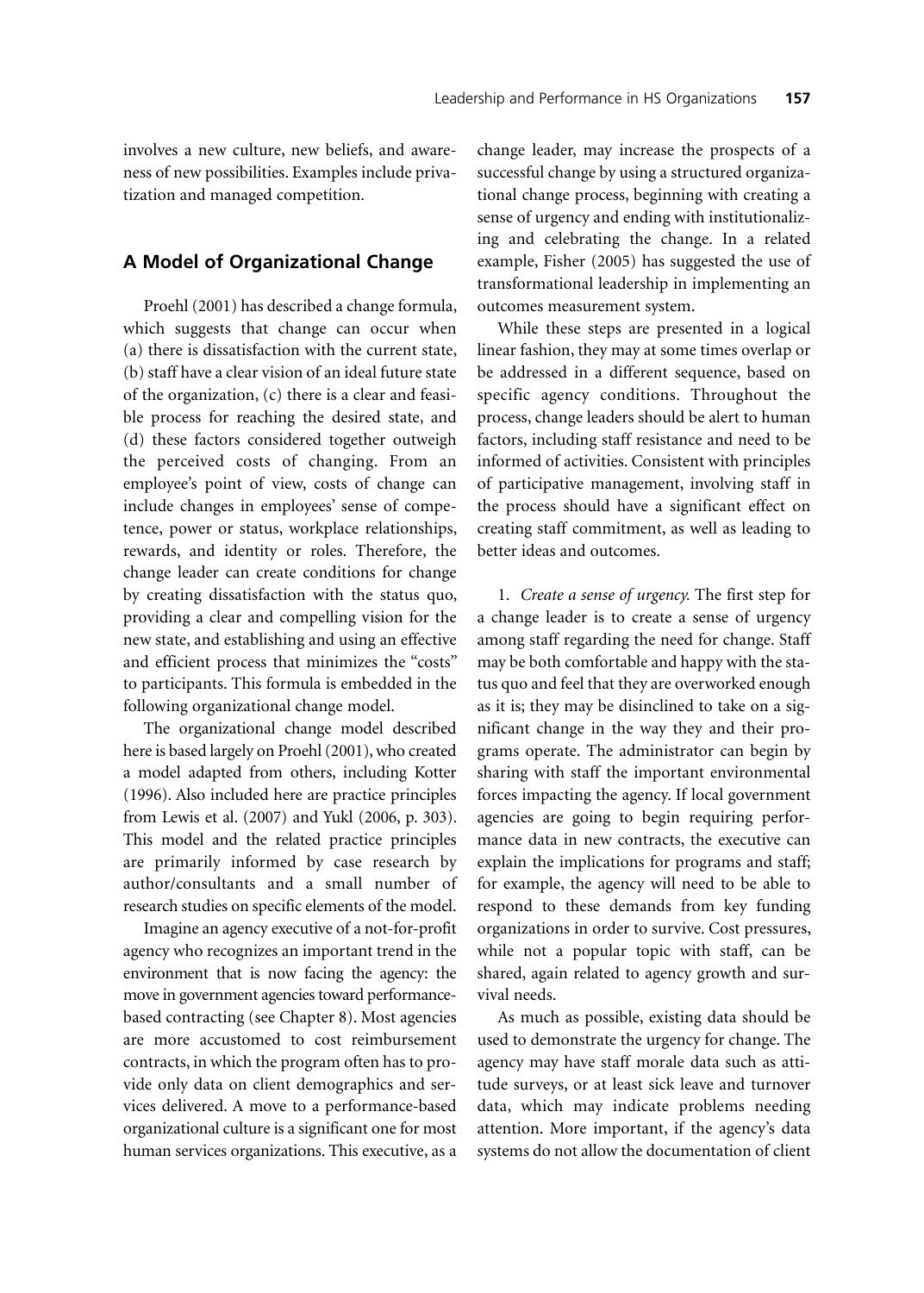outcomes, or if cost effectiveness and efficiency results are below industry standards, staff should see that changes will be needed. This potentially disturbing information may be framed by the executive within a more optimistic and hopeful context by referring to agency and staff visions and ideals for the highest quality of services to the agency's clients, to motivate staff in a more positive way. This step and others below found support in a study of large-scale service integration change efforts in several counties (Patti, Packard, Daly, Tucker-Tatlow, & Prosek, 2003).

2. *Develop an action system.* Large-scale change cannot be accomplished by only the executive or top management team. Building a broad-based action system with designated responsibility for implementing and overseeing the change initiative serves several functions. If many staff are involved, multiple talents can be brought to bear to address the challenges and tasks ahead. Spreading the workload can help ensure that the additional demands of change do not significantly disrupt ongoing work. And, getting staff involved can increase their sense of ownership of the results.

A large-scale change initiative can be guided and overseen by a "change coalition" (Kotter, 1996) such as an organizational change steering committee that has representatives from all key stakeholder groups in the agency, including different levels of the hierarchy (from executives to line staff), different program and administrative areas, and labor organization representation, if appropriate. Specific roles should be delineated (Proehl, 2001). The CEO or other executive serves as a sponsor, who demonstrates organizational commitment to the process and ensures that necessary resources (especially including staff time) are allocated. The key staff person responsible for day-to-day operation of the initiative can serve as a champion who not only oversees implementation but provides ongoing energy and focus for staff. There will probably be multiple change agents who are responsible for implementation at the unit or team level. They may be task force or problem-solving group

chairs, facilitators, or external consultants. Many other staff should be involved as task force or committee members or involved in data collection and analysis and the design and implementation of new systems or processes.

Finally, organizational systems need to be set up to ensure effective functioning of the process. This includes structural arrangements, such as the reporting relationships of the various committees and task forces, and communication processes to ensure that all staff are aware of what is happening. Newsletters, e-mail bulletins, allstaff meetings, and reports at regular unit meetings should all be used, on an ongoing basis.

3. *Clarify the change imperative.* Early in the process, the visions and desired outcomes should be refined and widely communicated throughout the organization. Staffing and resources available for the initiative should be clearly defined. As soon as possible, plans for activities (formation of task forces, data collection and analysis, completion of action plans) should be formalized and put into timelines with deadline dates.

4. *Assess the present*. Next, a more detailed look at the current state of the organization can identify specific areas needing attention. Organizational readiness for change can be assessed by examining existing management and staff competencies, the organization's culture, and the state of existing processes and systems such as, in this example, the agency information system (IS). For example, it may become clear that the existing IS does not measure key factors that will be needed in an outcomes-based system. The existing organizational culture may focus on bureaucratic rules and processes or on interpersonal relationships, rather than on actual results for clients.

This assessment should also consider forces in the agency that will tend to support or resist this change. A key concern will be staff resistance. Proehl (2001, p. 161) has described a "resistance pyramid" to locate areas of resistance. Staff who do not know about the change should be informed and involved in the process. Staff who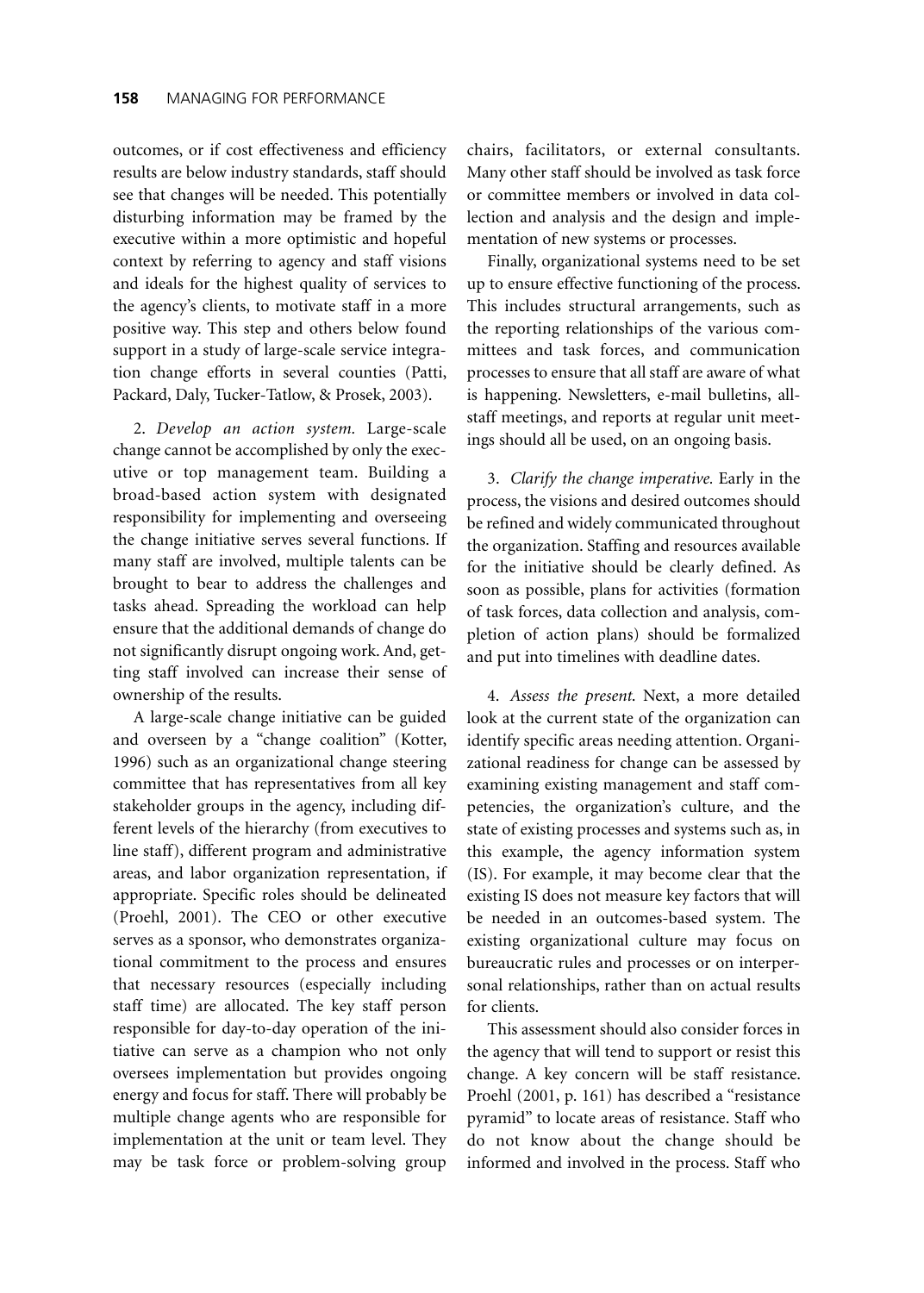are not able to change should receive training in new skills, such as the use of outcomes measurement. Finally, change agents can work directly with staff who are not willing to change, by using goal setting, coaching, and feedback while working to show how they can actually benefit from the change. There may be a small group of individuals who may never become committed and who may be ignored or addressed through directive supervision focusing on necessary performance expectations.

A force field analysis (Proehl, 2001; an example of a force field analysis regarding implementation of a program evaluation system is in Lewis et al., 2007, p. 268) can be used to more fully detail the driving forces that will aid the change or make it more likely to occur and the restraining forces, such as specific people, groups, or things getting in the way of change. Using a force field analysis involves identifying key stakeholders, such as managers and staff who may be affected by this change, and planning tactics that will leverage the driving forces and lower the restraining forces (e.g., resisters, as described above).

5. *Develop and implement the plan for change.* After the situation is analyzed, people are involved, and change management processes are in place, strategies and processes can be initiated to implement the change. Teams or task forces can be designated to engage in detailed problem solving and design new processes. In the example here, an information systems task force could identify new data needs from funders and ensure that, based on their program model, all relevant data are collected. Proposed changes may require redesign or replacement of current agency software and changes to recordkeeping systems. When a new system is designed, procedures will need to be written and a staff training program developed. Proposals for change are commonly submitted to the change coalition or steering committee and then forwarded to executive management for final approval.

During implementation of the change plan elements, Proehl (2001, p. 169) recommends "acting quickly and revising frequently," identifying opportunities for short-term successes so that staff can see tangible results from their efforts. And, consistent with principles for organizational learning, the new system should be assessed to ensure that it has the desired results, or is modified as needed.

6. *Evaluate, institutionalize, and celebrate.* Any changes made should be assessed to ensure success and also need to be institutionalized. A new outcomes-based information system can be institutionalized by changing software and recordkeeping procedures and reflecting the changes in the procedures manual. Staff will need to be retrained, and training for new staff should reflect the new system. Culture change is harder to institutionalize, but change leaders can, using principles discussed in an earlier section, continually reinforce the new ways of operating. This should include formal and informal reward systems. Job descriptions and performance appraisal systems may need to be modified to include behaviors such as proper use of the new IS and delivering services that obtain desired client outcomes.

Implementation of new systems should be monitored and evaluated, with further adjustments as needed. Finally, changes and successes should be celebrated in ways consistent with the organization's culture. Special events can be held when major milestones are met, and smaller successes can be rewarded and celebrated in staff meetings and other arenas.

## **Diversity and Ethics Issues in Leadership**

Two additional issues related to organizational dynamics warrant more focused attention here: diversity and ethics as they apply to leadership.

## **Diversity Aspects of Leadership Effectiveness**

While diversity issues in organizations have received increasing attention over the past three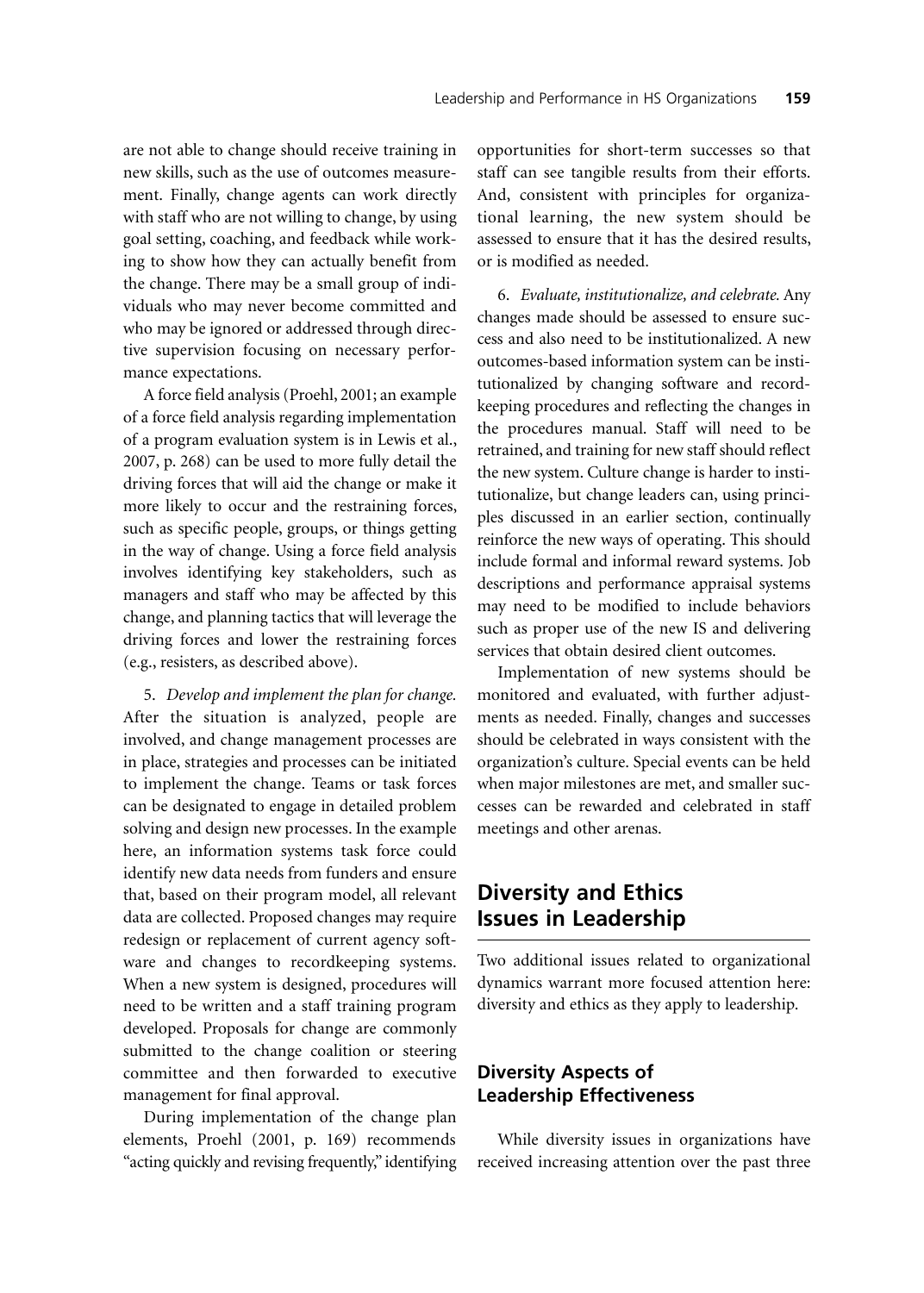decades, specifics regarding leadership aspects of diversity have not yet been as fully addressed. In one study, Romero (2005) found that Hispanic leaders were perceived as equivalent to Euro-American leaders in effectiveness, that a leadersubordinate style match was important, and that participative approaches led to higher satisfaction. One expert in the field of workplace diversity, Thomas (2006), has suggested that current notions of diversity need to be broadened to go beyond mere representation to a focus on diversity management: "making quality decisions in the midst of difference, similarities, and related tensions" (p. 50). He adds that leaders will need to acknowledge the challenges in making decisions in diverse organizations and "become more comfortable with tension and complexity" and be more strategic in their thinking, considering diversity issues in the context of mission, vision, and strategy (p. 51).

Mills and Mills (2000) examined the role of gender in organizational culture, highlighting the importance of senior management in shaping culture; they noted that "the commitment of top managers to a program of employment equity, for example, has been shown to have strong influence on outcomes" (p. 64). In a summary of relevant research, Northouse (2004) concluded that "although quite similar to men in behavior and effectiveness, women leaders tend to be more participative and less autocratic, a pattern that is well suited to 21st-century global organizations" (p. 273). Gill (2006) has reported that "several studies have suggested that male and female leaders tend to behave differently but are equally effective" (p. 310). Recognizing the controversies in this field, Eagly and Carli (2003) reviewed meta-analyses of the research on leadership and gender, often examining the use of transformational and transactional leadership, and concluded that "on the average, contemporary female managers manifest a small advantage in leadership style but can face disadvantage from prejudicial evaluation of their competence as leaders, especially in male-dominated leadership roles" (pp. 851–852).

In social work, Austin (1995) has summarized challenges in advancing women and people from diverse backgrounds into management positions. He concluded that both personal strategies, including peer support and career planning, and institutional strategies, including mentoring, management training programs, and explicit organizational policies and initiatives addressing discrimination, will be necessary (pp. 1654–1656). Based on leadership research to date, Yukl (2006) has offered these guidelines: Set an example in appreciating diversity; encourage respect for individual differences; promote an understanding of different values, beliefs, and traditions; explain the benefits of diversity for the organization; encourage and support those who promote tolerance of diversity; address stereotypes and biased beliefs or role expectations for women and "minorities"; and take disciplinary action as needed to stop discrimination or harassment (p. 436).

#### **Ethics Issues in Leadership**

The importance of personal values as a component of leadership is part of several of the models of leadership discussed here. While values represent concepts or principles that are considered to be valuable or important, ethics include behavioral guidelines for operationalizing values. The leader's role in developing and encouraging the use of shared values in the organization is worth special emphasis. According to Gill (2006), "creating a sense of shared core values that support the organization's vision, mission and strategies requires their integration into every policy, procedure and process concerning employees: recruitment and selection, performance and management appraisal, training and development, promotion and rewards" (p. 152). A homeless shelter used a process to develop shared organizational values (Packard, 2001), which were built into organizational processes, as Gill suggested. Organizational culture, discussed above, is a useful medium through which to share and disseminate organizational values.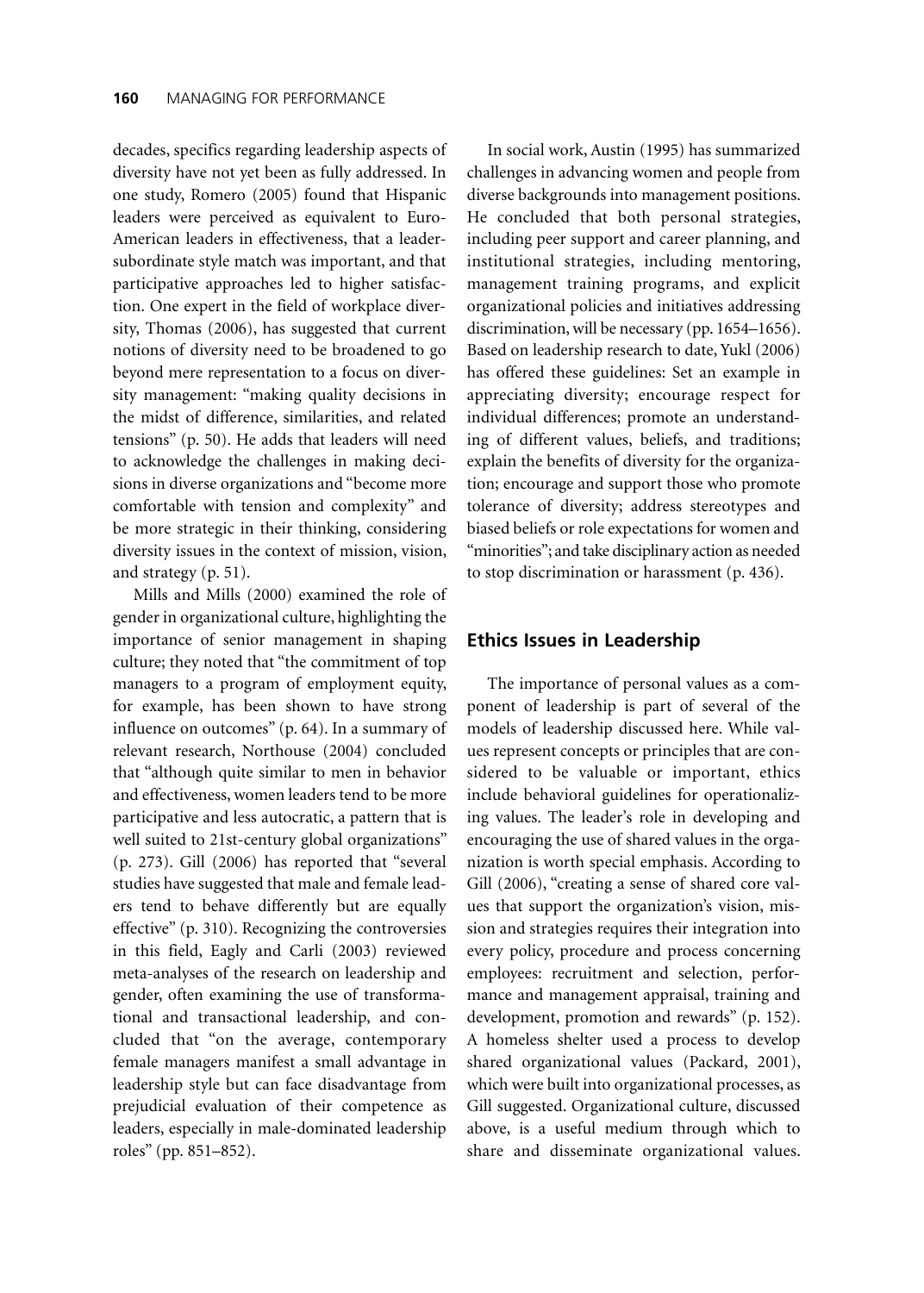However, actually changing and institutionalizing organizational values, a deep aspect of culture, requires ongoing, concerted leadership over a period of years.

Manning (2003) has asserted that culture is the "context for ethics" in an organization (p. 197), and that leaders must develop an "ethical framework," which includes the agency's mission, values statement, and ethical code, to guide staff (p. 221). She sees leaders as "architects" of organizational structures and processes that "enhance and promote a moral vision and ethical action," concluding that "the essence of ethical leadership is enacting professional values through every decision and action—values that contribute to the common good" (p. 264). The articulation and promotion of organizational values and ethical standards is thus a core aspect of leadership. Leaders can use models of transformational, exemplary, and servant-leadership in their daily behavior and in the ongoing maintenance of an ethical organizational culture.

## **Summary and Conclusions**

Anyone reviewing the overwhelming amount of theory, research, and practice wisdom in this field may end up being confused about ultimate practice implications. At the risk of oversimplification, the following summary of principles for leadership to enhance organizational performance in the human services will be offered.

First, commit yourself to a career-long process of self-awareness, discovery, and learning. Work to "discover your strengths" (Buckingham & Clifton, 2001) and build upon them, discover and fix any fatal flaws in your skills and style, and look for the best fit between yourself and work situations. Use an individual development plan and engage in continuous learning. This should include taking advantage of leadership training and development opportunities (Day, 2001; Hernez-Broome & Hughes, 2004; McCauley & Van Velsor, 2004) and remaining current with relevant research.

Regarding leader traits, higher levels of intellectual, emotional, and social intelligence will enhance prospects for success as a leader, as will high energy, tolerance for stress, self-confidence, an internal locus of control, self regulation, systems thinking, and emotional stability and maturity. Include these factors in your own leadership development as possible and appropriate. Ground your leader behavior in your values, principles, and ethical standards, and demonstrate and articulate these in your work. Integrity, trust, and honesty are especially important.

While individual leaders may have a natural set of strengths or preferences in terms of skills such as task, relationship, and change behaviors, it will help to broaden your style range and develop assessment skills that will enable you to use the appropriate mix of behaviors for particular followers and situations. Remember that a concern for both people and results is important.

Assess individual followers in terms of their strengths, needs, and visions, and work to enable them to see how their goals can be accomplished by working toward organizational goals. Put them in situations that facilitate this. Set challenging goals and high standards, and demonstrate confidence that these can be attained, providing support and development as needed.

As appropriate, use current theories and models including transformational, transactional, exemplary, visionary, and servant-leadership. These include the "four I's" of transformational leadership (idealized influence, inspirational motivation, intellectual stimulation, and individualized consideration) and factors identified by Kouzes and Posner (2002), including honesty and competence, summarized as "Do what you say you will do." Use personal and organizational visions to provide focus and energy in the pursuit of organizational goals. Address the larger context through strategic leadership, including not only strategic planning, thinking, and managing, but also the design of effective organizational cultures, structures, and processes.

Leadership opportunities in an organization are nearly constant, ranging from individual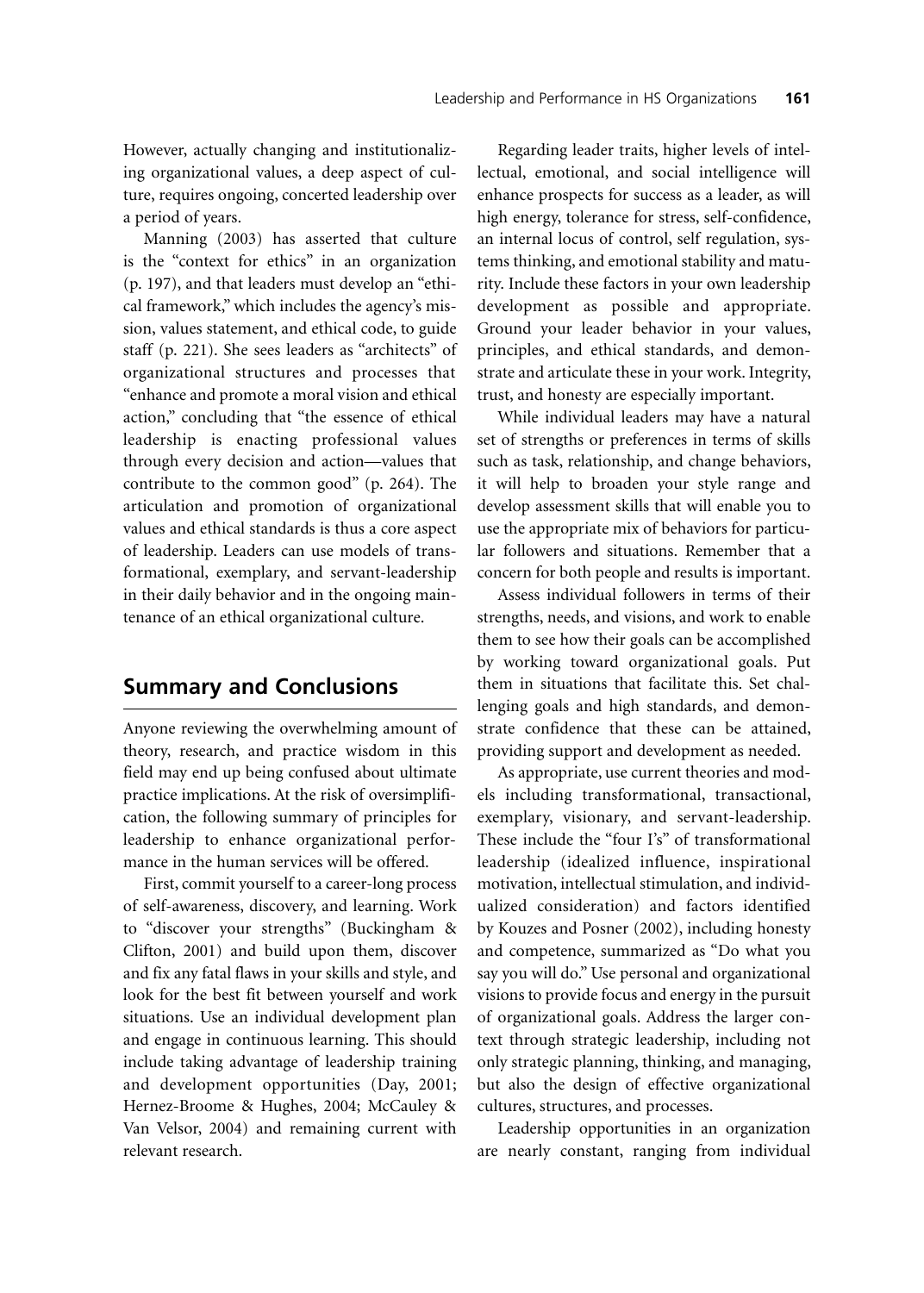supervision and staff meetings to the oversight and improvement of management and program processes and organizational culture. Additionally, organizational change and organizational learning will be necessary to regularly improve client services and organizational effectiveness. Leaders also need to ensure alignment among organizational processes, including strategy, culture, management systems, programs, and required resources.

Effective leadership is likely to be even more essential in the future to facilitate the growth and adaptation of human services organizations in the constant challenge to improve performance. This will require not only individual leadership development, but also greater attention to teaching leadership in schools of social work and to others preparing human services managers. Finally, as was noted above, there is not extensive coverage of leadership in the human services literature. This warrants more study in its own right, and perhaps more important, as a variable in broader research focusing on factors that affect organizational performance.

## **Note**

1. Some of this section has been adapted from Packard (2004, pp. 152–155).

## **Internet Sites**

The Leader to Leader Institute: http://leader toleader.org/

The Center for Creative Leadership: http://www .ccl.org/leadership/index.aspx

The Greenleaf Center for Servant-Leadership: http://www.greenleaf.org/

Being First, Inc.: http://www.beingfirst.com/

## **References**

Austin, D. (1995). Management overview. In R. Edwards (Ed.), *Encyclopedia of social work* (19th ed., pp. 1642–1658). Washington, DC: NASW Press.

- Austin, M., & Hopkins, K. (Eds.). (2004). *Supervision as collaboration in the human services: Building a learning culture*. Thousand Oaks, CA: Sage.
- Avolio, B., & Bass, B. (2002). *Developing potential across a full range of leadership: Cases on transactional and transformational leadership.* Mahwah, NJ: Lawrence Erlbaum Associates.
- Bargal, D. (2000). The manager as leader. In R. Patti (Ed.), *The handbook of social welfare management* (pp. 303–319). Thousand Oaks, CA: Sage.
- Barker, A., Sullivan, D., & Emery, M. (2006). *Leadership competencies for clinical managers: The renaissance of transformational leadership.* Sudbury, MA: Jones and Bartlett.
- Bass, B. (1998). *Transformational leadership: Industrial, military, and educational impact*. Mahwah, NJ: Lawrence Erlbaum Associates.
- Bass, B., & Avolio, B. (2006). *Transformational leadership* (2nd ed.). Mahwah, NJ: Lawrence Erlbaum Associates.
- Blake, R., & McCanse, A. (1991). *Leadership dilemmas grid solutions*. Houston, TX: Gulf.
- Boal, K., & Hooijberg, R. (2001). Strategic leadership research: Moving on. *Leadership Quarterly, 11*(4), 515–549.
- Buckingham, M., & Clifton, D. (2001). *Now, discover your strengths*. New York: The Free Press.
- Collins, J. (2001). *Good to great: Why some companies make the leap ... and others don't*. New York: HarperBusiness.
- Conger, J., & Kanungo, R. (1998). *Charismatic leadership in organizations*. Thousand Oaks, CA: Sage.
- Costello, S. (1994). *Managing change in the workplace*. New York: Irwin.
- Day, D. (2001). Leadership development: A review in context. *Leadership Quarterly, 11*(4), 581–613.
- Eagly, A., & Carli, L. (2003). Finding gender advantage and disadvantage: Systematic research integration is the solution. *Leadership Quarterly, 14,* 851–859.
- Fisher, E. (2005). Facing the challenges of outcomes measurement: The role of transformational leadership. *Administration in Social Work, 29*(4), 35–49.
- Garvin, D. (2000). *Learning in action: A guide to putting the learning organization to work.* Boston: Harvard Business School Press.
- Gellis, Z. (2001). Social work perceptions of transformational and transactional leadership in health care. *Social Work Research, 25*(1), 17–25.
- Gill, R. (2006). *Theory and practice of leadership.* Thousand Oaks, CA: Sage.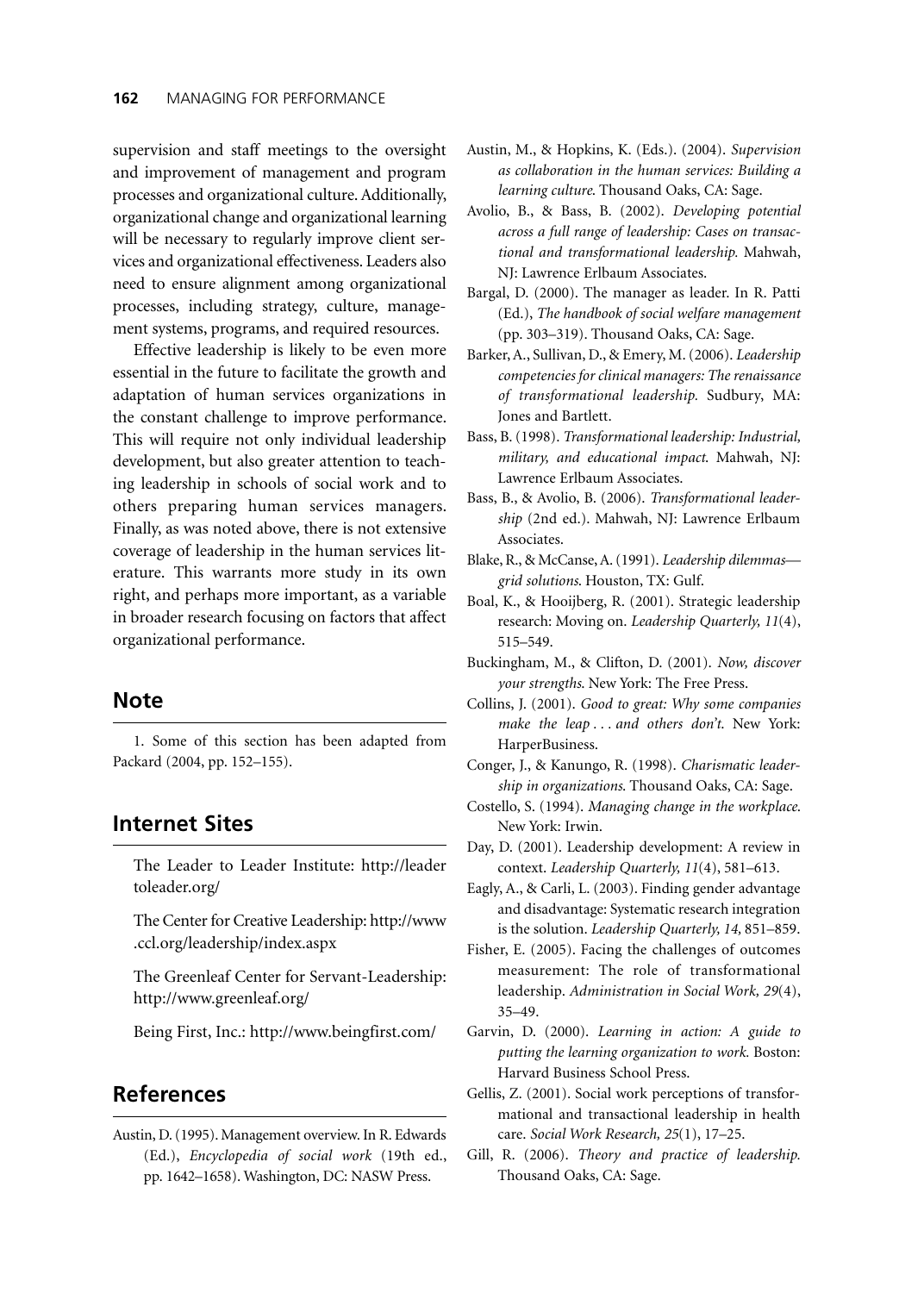- Graen, G., & Uhl-Bien, M. (1995). Relationship-based approach to leadership: Development of leadermember exchange (LMX) theory of leadership over 25 years: Applying a multi-level multi-domain perspective. *Leadership Quarterly, 9*(2), 219–247.
- Greenleaf, R. (2002). *Servant-leadership: A journey into the nature of legitimate power and greatness*. Mahwah, NJ: Paulist Press.
- Gummer, B., & Edwards, R. (1995). The politics of human services administration. In L. Ginsberg & P. Keys (Eds.), *New management in human services* (2nd ed. pp. 57–71). Washington, DC: NASW Press.
- Hatch, M. (2000). The cultural dynamics of organizing and change. In N. Ashkanasy, C. Wilderom, & M. Peterson (Eds.), *Handbook of organizational culture & change* (pp. 245–260). Thousand Oaks, CA: Sage.
- Hernez-Broome, G., & Hughes, R. (2004). Leadership development: Past, present, and future. *Human Resource Planning, 27*(1), 24–32.
- Hersey, P., Blanchard, K., & Johnson, D. (2001). *Management of organizational behavior: Leading human resources* (8th ed.). Upper Saddle River, NJ: Prentice Hall.
- Hollenbeck, G., McCall, M., & Silzer, R. (2006). Leadership competency models. *Leadership Quarterly, 17,* 398–413.
- House, R. J., & Mitchell, T. R. (1974). Path-goal theory of leadership. *Journal of Contemporary Business, 3,* 81–97.
- Judge, T., & Piccolo, R. (2004). Transformational and transactional leadership: A meta-analytic test of their relative validity. *Journal of Applied Psychology, 89*(5), 755–768.
- Kotter, J. (1990). *A force for change: How leadership differs from management*. New York: The Free Press.
- Kotter, J. (1996). *Leading change*. Boston: Harvard Business School Press.
- Kouzes, J., & Posner, B. (2002). *The leadership challenge* (3rd ed.). San Francisco: Jossey-Bass.
- Lewis, J., Packard, T., & Lewis, M. (2007). *Management of human service programs* (4th ed.). Belmont, CA: Thompson/Brooks Cole.
- Major, D. (2000). Effective newcomer socialization. In N. Ashkanasy, C. Wilderom, & M. Peterson (Eds.), *Handbook of organizational culture & change* (pp. 355–368). Thousand Oaks, CA: Sage.
- Manning, S. (2003). *Ethical leadership in human services: A multi-dimensional approach*. Boston: Allyn & Bacon.
- Mary, N. (2005). Transformational leadership in human service organizations. *Administration in Social Work, 29*(2), 105–118.
- McCauley, C., & Van Velsor, E. (Eds.). (2004). *The center for creative leadership handbook of leadership development* (2nd ed.). San Francisco: Jossey-Bass.
- McNeece, C., & Thyer, B. (2004). Evidence-based practice and social work. *Journal of Evidence-Based Practice, 1*(1), 7–25.
- Mills, J., & Mills, A. (2000). Rules, sensemaking, formative contexts, and discourse in the gendering of organizational culture. In N. Ashkanasy, C. Wilderom, & M. Peterson (Eds.), *Handbook of organizational culture and climate* (pp. 55–70). Thousand Oaks, CA: Sage.
- Nanus, B., & Dobbs, S. (1999). *Leaders who make a difference: Essential strategies for meeting the nonprofit challenge*. San Francisco: Jossey-Bass.
- Northouse, P. (2004). *Leadership: Theory and practice* (3rd ed.). Thousand Oaks, CA: Sage.
- Packard, T. (2001). Building commitment through mission and values: The case of a homeless shelter. *Administration in Social Work, 25*(3), 35–52.
- Packard, T. (2004). The supervisor as transformational leader. In M. Austin & K. Hopkins (Eds.), *Supervision as collaboration in the human services: Building a learning culture* (pp. 151–163). Thousand Oaks, CA: Sage.
- Patti, R. (1987). Managing for service effectiveness in social welfare organizations. *Social Work, 32*(5), 377–381.
- Patti, R., Packard, T., Daly, D., Tucker-Tatlow, J., & Prosek, K. (2003). *Seeking better performance through interagency collaboration: Prospects and challenges.* A report commissioned by The Southern Area Consortium of Human Services, San Diego State University: Network for Excellence in the Human Services.
- Pfeffer, J., & Sutton, R. (2006). *Hard facts, dangerous half-truths and total nonsense: Profiting from evidence-based management*. Boston: Harvard Business School.
- Proehl, R. (2001). *Organizational change in the human services*. Thousand Oaks, CA: Sage.
- Roberts-DeGennaro, M., & Packard, T. (2002). Framework for developing a social administration concentration. *Journal of Teaching in Social Work, 22*(1/2), 61–77.
- Romero, E. (2005). The effect of Hispanic ethnicity on the leadership process. *International Journal of Leadership Studies, 1,* 86–101.